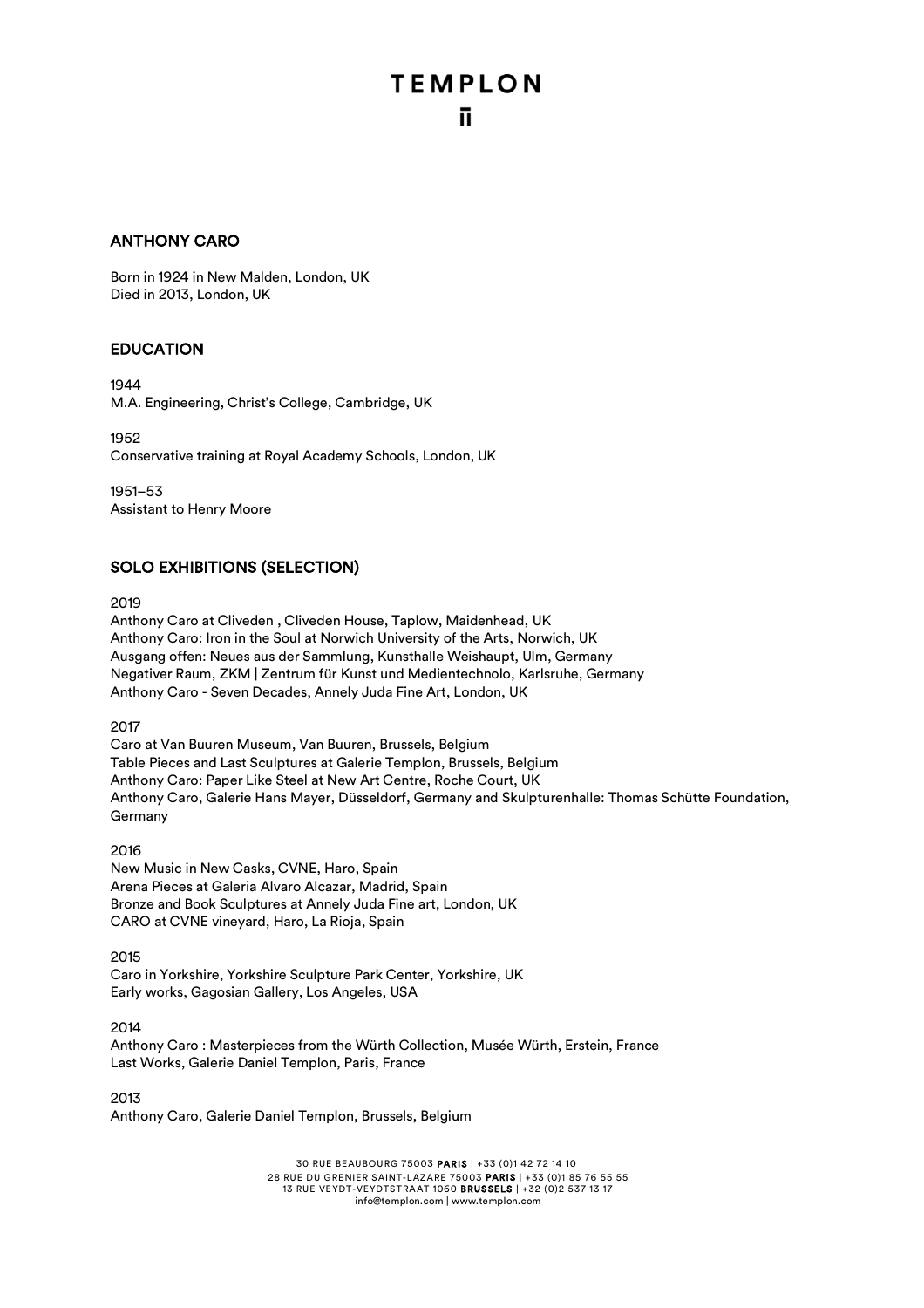Anthony Caro, Museu Correr, Venice, Italy Caro: Close Up, Yale Center for British Art, Haven, USA Anthony Caro, Kunsthalle Würth, Künzelseau, Germany Anthony Caro, John Berggruen Gallery, San Francisco, USA Caro: Park Avenue Series, Gagosian Gallery, Britannia Street, London, UK

### 2012

Caro: Close Up, Yale Center for British Art, New Haven, CT, USA Anthony Caro, Kunsthalle Würth, Künzelsau, Germany Caro at Chatsworth, Chatsworth, Derbyshire, UK Reliefs and Standing Sculptures, New Art Centre Sculpture Park & Gallery, Salisbury, UK Small Bronze Pieces, Yorkshire Sculpture Park, Bretton Hall, West Bretton, Wakefield West Yorkshire, UK Anthony Caro at Jubilee Park, Canary Wharf, London, UK New Small Bronzes, Mitchell-Innes & Nash New York, NY, USA John Noel Smith & Anthony Caro, Waterhouse & Dodd, London, UK Anthony Caro, Constantine Grimaldis Gallery, Baltimore, MD, USA

### 2011

Anthony Caro on the Roof, Metropolitan Museum of Art, New York, New York, USA Anthony Caro, Kukje Gallery, Seoul, Korea Anthony Caro, Galeria Alvaro Alcazar, Madrid, Spain

### 2010

Mitchell-Innes & Nash Gallery, New York, USA Upright Sculptures, Galerie Daniel Templon, Paris, France Upright Sculptures, Annely Juda Fine Arts, London, UK Caro: The Figure, Royal Society of British Sculptors, London , UK - touring to Hillsboro Fine Art, Dublin, Ireland Anthony Caro & Sheila Girling: A Perfect Partnership, Gallery K, Nicosia, Cyprus Anthony Caro, Galeria Joan Prats, Barcelona, Spain

### 2009

Partners, Galerie Josine Bokhoven, Amsterdam, Netherlands The Kenwood Series, Galeria Altair, Palma, Mallorca, Spain From Paper Relief Sculptures, Untitled 1982, Tate Britain, London, UK

### 2008

Recent Galvanised Works, Galerie Daniel Templon, Paris, France Choeur de Lumière, Eglise Saint-Jean-Baptiste, Bourbourg, France Les Barbares, Musée des Beaux-Arts, Calais, France Sculptures d'acier, Lieu d'Art et d'Action Contemporaine, Dunkerque, France Papiers et volumes, Musée du Dessin et de l'Estampe originale, Gravelines, France

### 2007

Annely Juda Fine Art, London, UK Mitchell-Innes & Nash, New York, USA MOCA - Museum of Contemporary Art Cleveland, Cleveland, USA

2006 Galeria Altair, Palma de Mallorca, Spain The Barbarians, IVAM, Valencia, Spain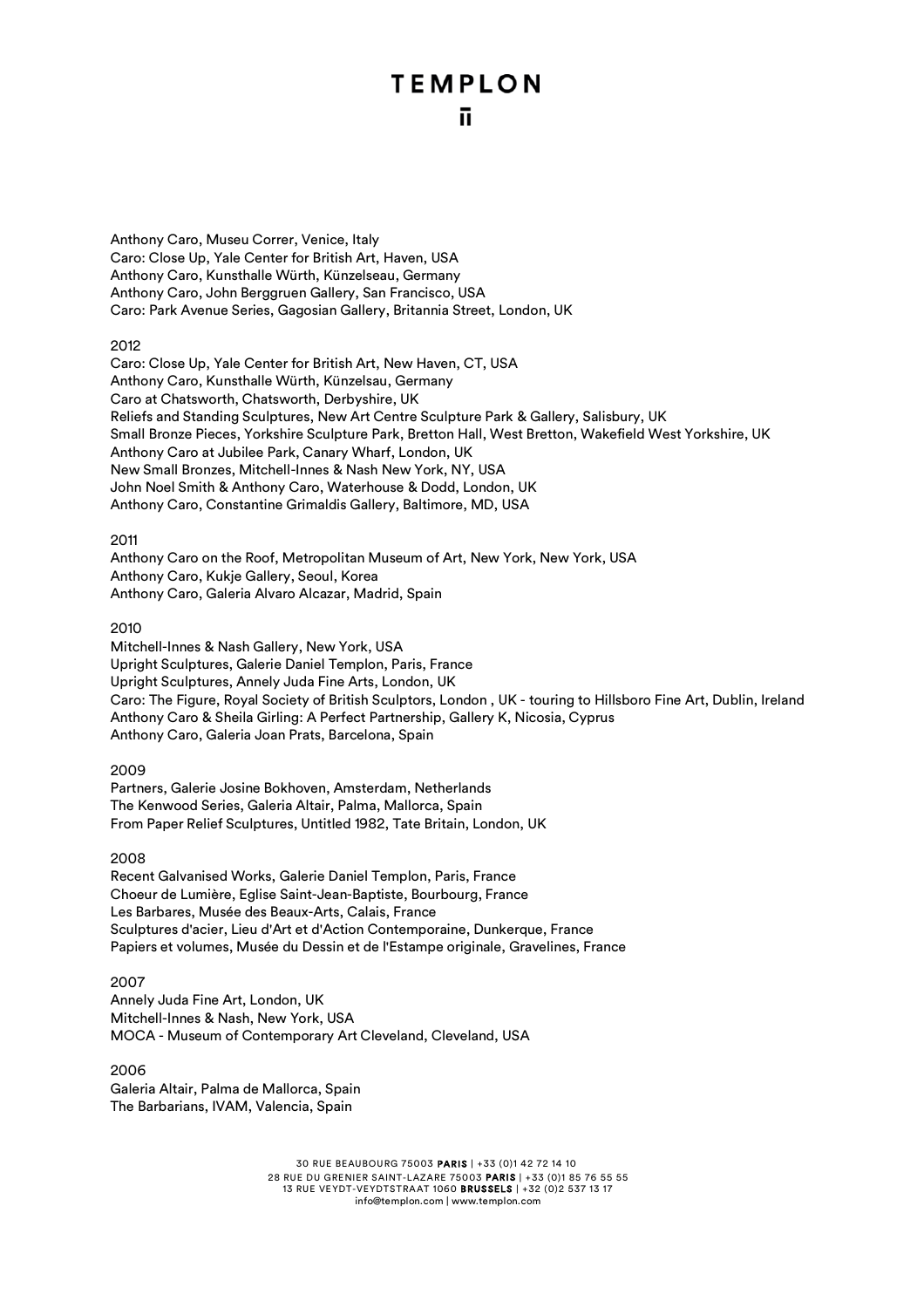After Olympia, Musée Auguste Rodin, Paris, France

### 2005

Painted Sculpture, Mitchell-Innes & Nash, New York, USA Retrospective exhibition, Tate Britain, London, UK Institut Valencia d'Art Moderne, Valencia, Spain Galerie Daniel Templon, Paris, France Sculpture 1966-1983, Marc Selwyn Fine Art, LA; Daniel Weinberg Gallery, LA, USA Galeria Metta, Madrid, Spain

### 2004

The Barbarians, Seoul Museum of Art, Seoul, South Korea Anthony Caro 80 jaar – recente sculptuur, Galerie Josine Bokhoven, Amsterdam, Netherlands New Sculpture: The Way It Is, Kenwood House, London, UK Anthony Caro – A Survey, C. Grimaldis Gallery, Baltimore, USA

### 2003

The Barbarians, Europa and the Bull and Paper Book Sculptures, Annely Juda Fine Art, London, UK Terrakotta-Arbeiten, Galerie Lelong, Zurich, Switzerland Anthony Caro, escultures i obra sobre paper, Galeria Joan Prats – Artgrafic, Barcelona, Spain

### 2002

El Judici Final 1995-1999, Fundació Caixa Catalunya, Barcelona, Spain Anthony Caro, L'évolution d'un sculpteur, Château-Musée de Dieppe, France Galeria Altair, Palma de Mallorca, Spain Anthony Caro. Clay Sculptures, Galerie Besson, London, UK Galeria Metta Galeria, Madrid, Spain Galeria Lawrence Rubin, Milan, Italy

### 2001

Anthony Caro - Duccio Variations, Gold Blocks and Concerto Pieces, Marlborough Gallery, New York, USA A Sculptor's Development - Anthony Caro, Lewes Town Hall, Lewes, UK Caro at Longside. Sculpture and Sculpitecture, Longside Gallery, Wakefield, UK Architecture in Art, Crane Kalman Gallery, London, UK

### 2000

Sculpture and the Divine, Winchester Cathedral, UK In Concerto, Venice Design Art Gallery, Venice, Italy Anthony Caro - Nye Skulpturer, Galleri Weinberger, Copenhagen, Denmark

1999

Four Sculptures, Centrum beeldende kunst, Nijmegen, Netherlands The Last Judgement, Venice Biennale, Venice, Italy Sculpture, Marlborough Gallery, Boca Raton, Florida, USA

1998

Caro: Sculpture from Painting, National Gallery, London, UK Ceramic Sculpture, Garth Clark Gallery, New York ; Perimeter Gallery, Chicago, Illinois, USA Bronze/Lead & Wood, Kukje Gallery, Seoul, Korea The Trojan War, Marlborough Gallery, New York, New York, USA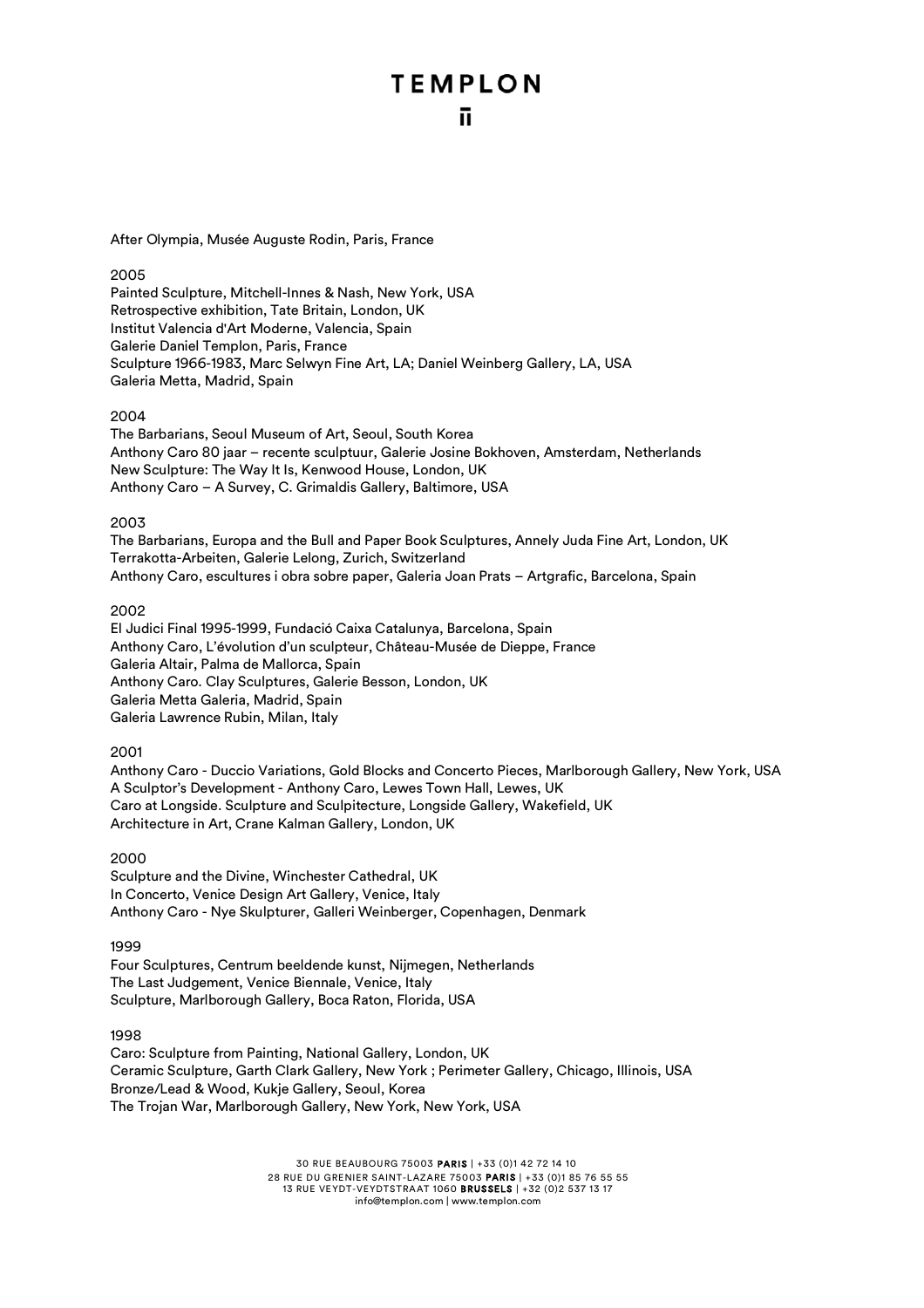New Sculptures - A Survey, Annely Juda Fine Art, London, UK

### 1997

Anthony Caro, Openluchtmuseum voor Beeldhouwkunst Middelheim, Antwerp, Belgium The Trojan War, French Institute, Thessaloniki, Greece. Toured to National Gallery, Athens, Greece

1996

Anthony Caro, Art Gallery of Alberta, Edmonton, Alberta, Canada. Sculptures et dessins figuratifs 1950-1990, Musée des Beaux-Arts, Angers, France

The Caros: A Creative Partnership, Chesil Gallery, Portland (Dorset) ; University of Surrey Library Gallery,

Guildford ; Dorset County Museum, Dorchester ; Pier Arts Centre, Stromness, Orkney, UK

Cathedral, Cathedral Church of St John the Divine, New York, NY, USA

Caro & Olitski: Masters of Abstraction Draw the Figure, Studio School of Drawing, Painting & Sculpture, New York, NY, USA

The Marker Series, Galerie Lelong, Paris, France

1995

Figure Drawings, Metropole Arts Centre, Folkestone (Kent) ; Bridport Arts Centre, Dorset, UK Anthony Caro, Museum of Contemporary Art, Tokyo, Japan The Caro Connection, Koffler Gallery, North York, Ontario, Canada City and Sculpture, Gallery Kasahara, Tokyo, Japan Recente Sculptuur, Galerie Josine Bokhoven, Amsterdam, Netherland

### 1994

Halifax Steps, Henry Moore Studio, Halifax, Yorkshire, UK Table Sculptures, Kettle's Yard Gallery, Cambridge ; Whitworth Art Gallery, Manchester ; Graves Art Gallery, Sheffield, UK 70th Birthday Display, Tate Gallery, London, UK The Trojan War, Iveagh Bequest, Kenwood ; Yorkshire Sculpture Park, Wakefield, UK Sculpture Towards Architecture, Constantine Grimaldis Gallery, Baltimore, MD, USA

Sea Music: The Sculpture on Poole Quay, Upstairs Gallery, Scaplen's Court Museum, Poole, Dorset, UK

The Zone Series: Bronzes, Richard Gray Gallery, Chicago, IL, USA

Anthony Caro, Andre Emmerich Gallery, New York, NY, USA

Five Decades: 1955-1994, Annely Juda Fine Art, London, UK ; Galerie Hans Mayer, Dusseldorf, Germany; Kukje Gallery, Seoul, Korea

1993

The Cascades, Mucsarnok Palace of Art, Budapest, Hungary ; Museum of Art, Cluj-Napoca, Romania; Museum of Art, Constanta, Romania; National Galleries, Bucharest, Romania; Aksanat, Akbank Culture, Arts & Training Centre, Istanbul, Turkey; State Fine Arts Gallery, Ankara; State Painting & Sculpture Museum, Izmir, Turkey; Skali Cultural Centre, Aglanja, Cyprus; Museum of Cycladic Art, Athens; Municipality Exhibition Hall, Thessaloniki, Greece; Museum de Beyerd, Breda, Netherlands; Galerie Schloss Moritzburg, Halle, Germany; Moderna Galerija, Ljublana, Slovenia; State Art Gallery, Nitra; Slovak National Gallery, Bratislava, Slovakia

1992

Caro a Roma, Trajan Markets, Rome, Italy Preview Exhibition of New Sculptures, Accademia Italiana, London, UK Paper Works Obama Series, Fuji Television Gallery, Tokyo, Japan Antologica 1973/92, Studio Marconi, Milan, Italy Momenti Alternativi, Galleria Oddi Baglioni, Rome, Italy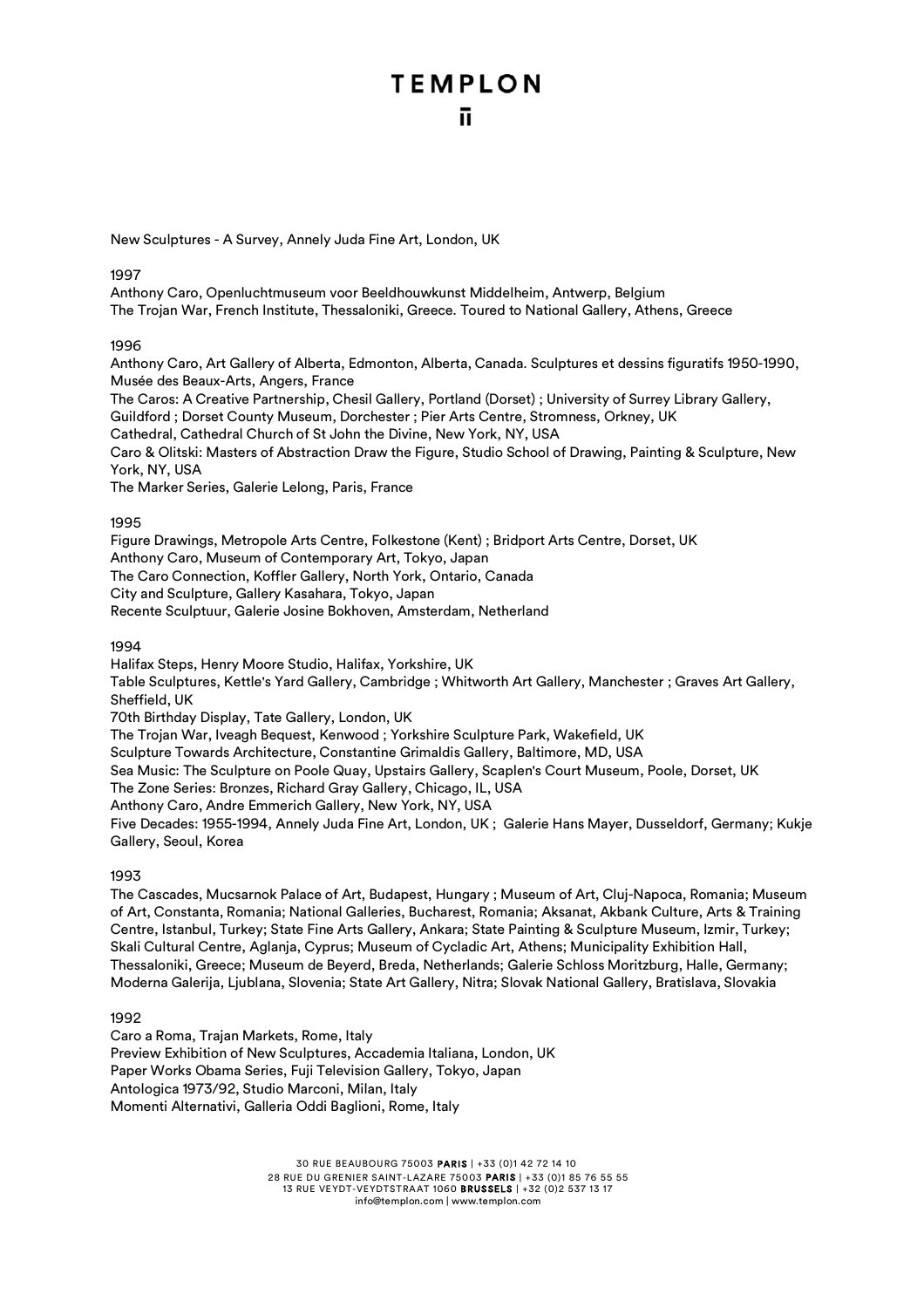Sculptures, Paper Sculptures, Fondation Veranneman, Kruishoutem, Belgium

### 1991

Recent works, Tate Gallery, London, UK Skulpturen, Galerie Wentzel, Hamburg, Germany The Cascades, Andre Emmerich Gallery, New York, NY, USA The Cascades, Annely Juda Fine Art, London, UK Two Sculptures by Anthony Caro, Knoedler Gallery, London, UK Anthony Caro, Nabis Gallery, Seoul, Korea

### 1990

Anthony Caro, Fuji Television Gallery, Tokyo, Japan Anthony Caro, Galerie Pousse (Ichikawa Gallery), Tokyo, Japan Steel Sculptures, Gallery Kasahara, Osaka, Japan Barcelona Sculpture, Gallery One, Toronto, Ontario, Canada Anthony Caro, Huis Osterrieth, Antwerp, Belgium Night Movements 1987-1990, Galerie Lelong, Paris, France Abstraccion y Figuracion, Galeria Acquavella, Caracas, Venezuela Anthony Caro, Galeria Charpa, Gandia, Valencia, Spain

### 1989

Anthony Caro 1963-1989, Walker Hill Art Center, Seoul, Korea Serie Barcelona y Serie Catalana, Banco Bilbao Vizcaya, Barcelona, Spain Esculturas das Serias Barcelona e Catala, Galeria Fluxus, Porto, Portugal Anthony Caro 1963-1989, Nabis Gallery, Seoul, Korea Aspects of Anthony Caro, Knoedler Gallery, London ; Annely Juda Fine Art, London, UK From the Figure, Rutgers Barclay Gallery, Santa Fe, NM, USA Anthony Caro, Kathleen Laverty Gallery, Edmonton, Alberta, Canada Escultures, Sala d'Art Sebastia Jane, Girona, Spain Important Works of the 1980s, Constantine Grimaldis Gallery, Baltimore, MA, USA New Sculpture, Andre Emmerich Gallery, New York, NY, USA Major New Work, Richard Gray Gallery, Chicago, IL, USA

### 1988

Anthony Caro, Elizabeth Franck Gallery, Knokke-le-Zoute, Belgium Skulpturen, Galerie Wentzel, Hamburg, Germany Paper Sculptures 1981-82, Sylvia Cordish Fine Art, Baltimore, MD, USA The Greek Series, Andre Emmerich Gallery, New York, NY, USA Neue Skulpturen, Ziegler Galerie, Zurich, Switzeland

### 1987

Sculpture and Drawings, Northern Centre for Contemporary Art, Sunderland, Tyne & Wear, UK Bronzes and Drawings from the Figure, Gallery One, Toronto, Ontario, Canada Anthony Caro, Elizabeth Franck Gallery, Knokke-le-Zoute, Belgium Recent Sculptures, Constantine Grimaldis Gallery, Baltimore, MA, USA Anthony Caro, James Corcoran Gallery, Santa Monica, CA, USA

### 1986

Anthony Caro, Arup Associates, London, UK Recent Sculptures, Waddington Galleries, London, UK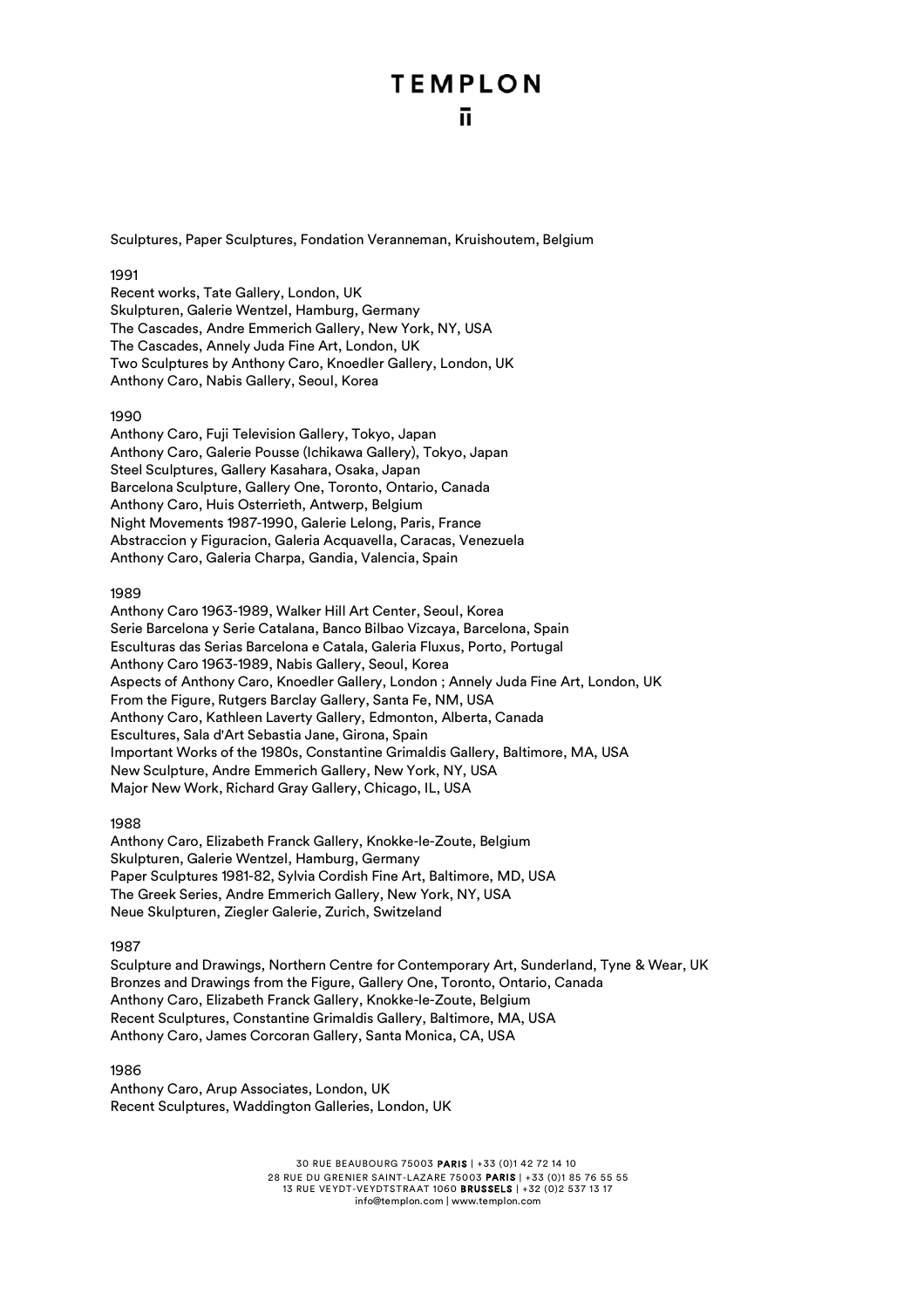Recent Sculptures, Knoedler Gallery, London, UK Escultures 1971-1985, Galeria Joan Prats, Barcelona ; Iglesia de San Esteban, Murcia; La Lonja, Valencia; Galeria Soledad Lorenzo, Madrid, Spain From the Figure, Acquavella Contemporary Art, New York, NY, USA Painted Sculpture 1983-1985, Andre Emmerich Gallery, New York, NY, USA New Sculpture, Richard Gray Gallery, Chicago, IL, USA

### 1985

Sculpture, Constantine Grimaldis Gallery, Baltimore, MD, USA Anthony Caro, Studio la Citta, Verona ; Galleria Stendhal, Milan ; Centro Comunale de Bogliasco, Genoa, Italy Recent Sculpture in Bronze, Lead & Wood and Steel, Gallery One, Toronto, Ontario, Canada Recent Work, Harcus Krakow Gallery, Boston, MA, USA

### 1984

Retrospective exhibition, Serpentine Gallery, London, UK; Kunstmuseum Düsseldorf, Germany; Fondation Miro, Barcelona, Spain

### 1983

Anthony Caro, Galerie de France, Paris, France Recent Sculptures, Steel & Bronze, Waddington Galleries, London, UK Recent Sculptures, Steel & Bronze, Knoedler Gallery, London, UK

### 1982

Five Sculptures by Anthony Caro, Hunterian Art Gallery, Glasgow ; The Arts Council Collection, UK Anthony Caro, Gallery One, Toronto, Ontario, Canada Paper Sculpture, Andre Emmerich Gallery, New York, NY, USA Bronze Screens & Table Sculptures, Andre Emmerich Gallery, New York, NY, USA

### 1981

Bronze Skulpturen 1976-1981, Sprengel Museum, Hannover, Germany. Toured to Wilhelm Hack Museum, Ludwigshafen, Germany Recent Bronzes 1976-81, Iveagh Bequest, Kenwood, London, UK. Toured to Stedelijk Museum, Schiedam, Netherland New Works, Downstairs Gallery, Edmonton, Alberta, Canada. Recent Bronzes, Harcus Krakow Gallery, Boston, MA, USA

### 1980

The York Sculptures, Christian Science Centre, Boston, MA, USA Bronze Sculptures, Acquavella Contemporary Art, New York, NY, USA Anthony Caro, Galerie Andre, Berlin, Germany Writing Pieces, Compass Gallery, Glasgow, Scotland, UK

1979

1979 Writing Pieces, Andre Emmerich Gallery, New York, NY, USA Sculpture 1974-78, Ace Gallery, Vancouver, British Columbia, Canada Anthony Caro, Gallery Kasahara, Osaka, Japan

1978

Writing Pieces, Knoedler Gallery, London, UK Emma Lake Sculptures, Andre Emmerich Gallery, New York, NY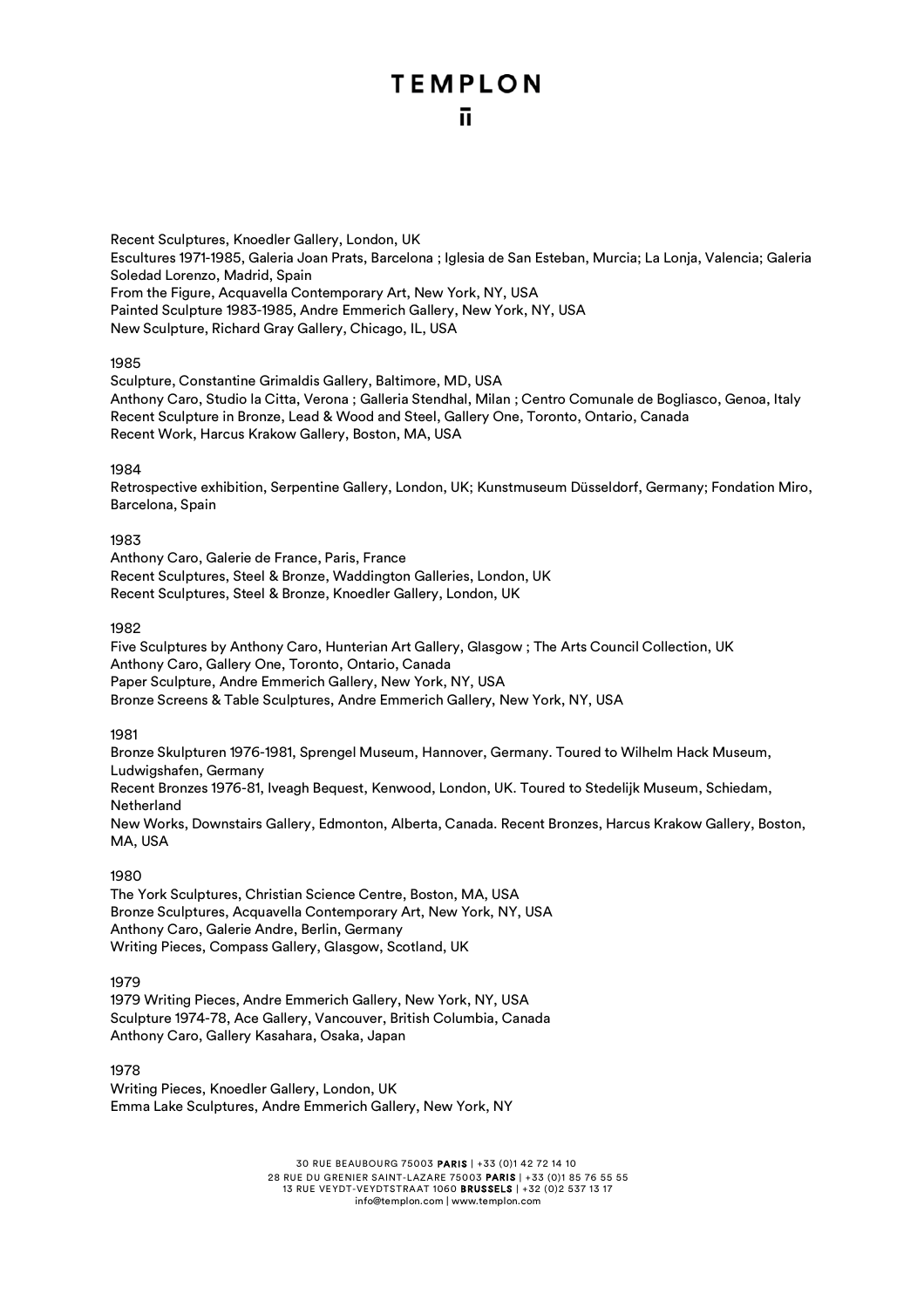Anthony Caro, Galerie Wentzel, Hamburg, Germany Recent Sculpture, Ace Gallery, Venice, CA, USA New Sculptures, Richard Gray Gallery, Chicago, IL, USA Anthony Caro, The Antwerp Gallery, Antwerp, Belgium

### 1977

Table Sculptures 1966-1977, Tel Aviv Museum of Art, Tel Aviv, Israel British Artists in the Sixties: Anthony Caro, Waddington & Tooth Galleries, London, UK New Sculpture, Andre Emmerich Gallery, New York, NY Anthony Caro, Galerie Piltzer, Paris, France

### 1976

Recent Sculpture, Watson/de Nagy Gallery, Houston, TX, USA New Sculpture, Lefevre Gallery, London, UK

### 1975

Retrospective exhibition, Museum of Modern Art, New York, USA; Walker Art Center, Mineapolis; Museum of Fine Arts, Houston; Museum of Fine Arts, Boston, USA New Sculptures, Richard Gray Gallery, Chicago, IL, USA Anthony Caro, Galerie Wentzel, Hamburg, Germany

### 1974

Table Top Sculptures 1973/4, Iveagh Bequest, Kenwood, London, UK Sculture 1973-1974, Galleria dell'Ariete, Milan, Italy Anthony Caro, David Mirvish, Toronto, Ontario, Canada Sculptures from Veduggio and London 1972-73, Andre Emmerich Gallery, New York, NY, USA

### 1973

Anthony Caro, Norwich & Norfolk Triennial Festival, Norwich, Norfolk, UK New Table Pieces, Andre Emmerich Gallery, New York, NY, USA

### 1972

New Sculpture, Kasmin Gallery, London, UK New Sculpture, Andre Emmerich Gallery, New York, NY, USA

### 1971

New Sculptures, Kasmin Gallery, London, UK Anthony Caro, David Mirvish, Toronto, Ontario, Canada

### 1969

Retrospective exhibition, Hayward Gallery, London, UK

### 1964

Anthony Caro: First New York exhibition, Andre Emmerich Gallery, New York, USA

### 1957

Gimpel Fils Gallery, London, UK

1956 Galleria del Naviglio, Milan, Italy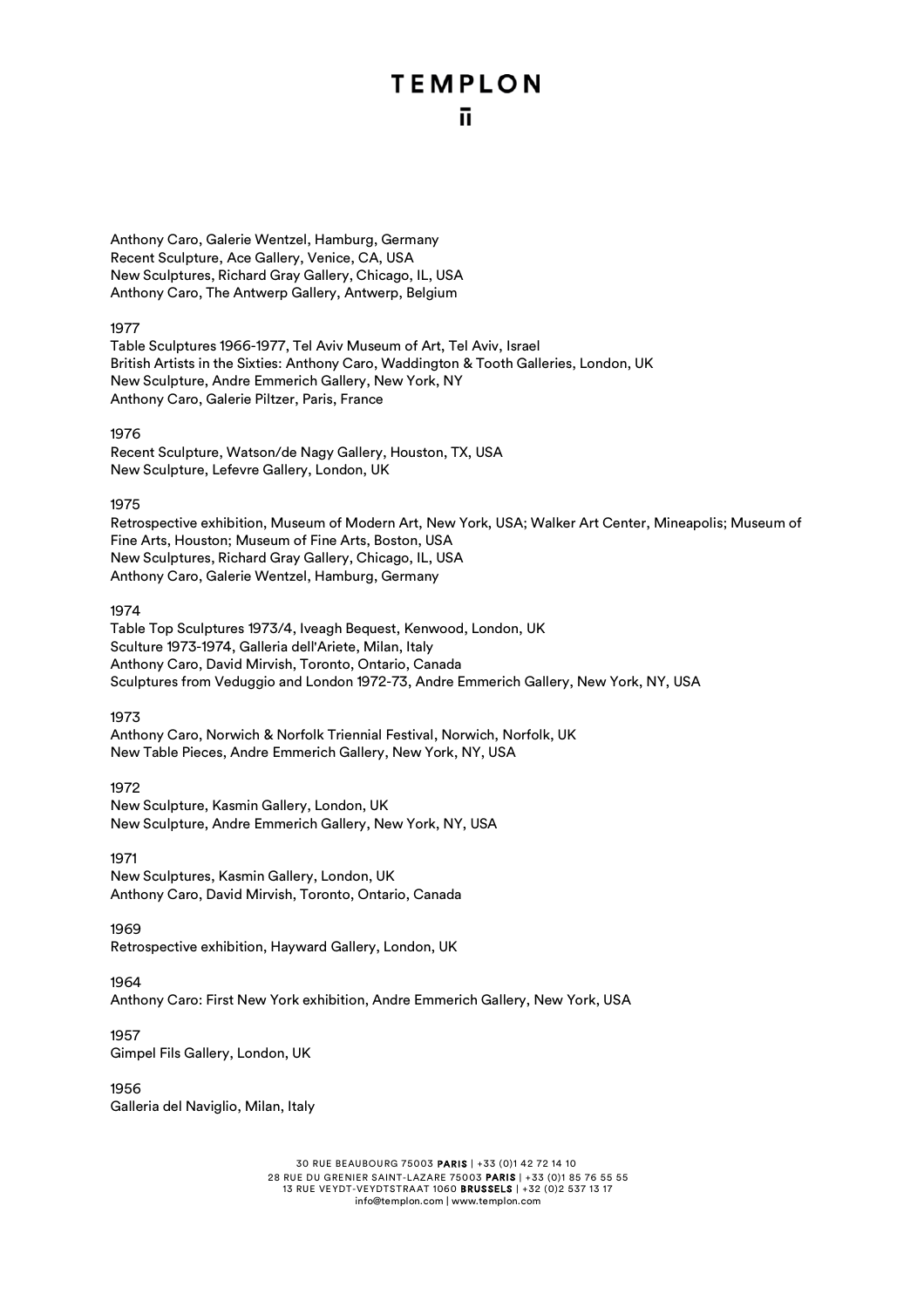### GROUP EXHIBITIONS (SELECTION)

### 2019

MOMAT Collection, National Museum of Modern Art Tokyo, Tokyo, Japan Picasso–Gorky–Warhol: Sculptures and works on paper from the Hubert Looser Collection, Kunsthaus Zürich, Zurich, Switzerland Out of Office, Sara Hildén Art Museum, Tampere, Finland

Coleção Berardo de 1960 à atualidade, Berardo Museum, Lisbon, Portugal

Negativer Raum, ZKM | Zentrum für Kunst und Medientechnologie Karlsruhe, Karlsruhe, Germany

Anthony Caro & Jules Olitski : les années 70-80, Galerie Templon, Paris, France

### 2018

50 Years, 50 Artists, Annely Juda Fine Art, London, UK

Ausgang offen: Neues aus der Sammlung, Kunsthalle Weishaupt, Ulm, Germany

Picasso. Gorky. Warhol. Sculptures and Works on Paper -Hubert Looser Collection, Kunsthalle Krems, Krems, Austria

Summer '18, C. Grimaldis Gallery, Baltimore, MD, USA

On Edge, The Aldrich Contemporary Art Museum, Ridgefield, CT, USA

As Far as the Eye Can See New Insight into the Würth Collection, Kunsthalle Würth, Schwäbisch Hall, Germany Kaleidoscope: Colour and Sequence in 1960s British Art, Walker Art Gallery, Liverpool, UK

A Selection of Modern British, European and American Painting and Sculpture, Crane Kalman Gallery, London, UK

### 2017

25 anniversary and complete restoration of Caro's only site specific, public sculpture in the UK, Sea Music, Poole, Dorset and an exhibition of Concerto Pieces at Poole Museum, UK

Carved, Cast, Constructed: British Sculpture 1951 – 1991, Marlborough Fine Art London, London, UK

Kaleidoscope, Mead Gallery - Warwick Arts Centre, Coventry, UK

Caro & Olitski: 1965 – 1968, Painted Sculptures and the Bennington Spray, Paul Kasmin Gallery, New York City, NY, USA

A Selection of Modern and Contemporary Paintings and Sculpture, Crane Kalman Gallery, London, UK

The Collector Curates, The Hepworth Wakefield, Wakefield, West Yorkshire, UK

Caro Araeen - A Conversation, Grosvenor Gallery, London, UK

ReTooled: Highlights from the Hechinger Collection, Columbia Museum of Art, Columbia, SC, USA

Caro, Denny, Smith, Vaux, Bernard Jacobson Gallery – London, London, UK

### 2016

On the Subject of the Ready-made, Daimler Contemporary, Berlin, Germany

Kunst in Europa 1945–1968, ZKM | Zentrum für Kunst und Medientechnologie Karlsruhe, Karlsruhe, Germany Mixed Show, Crane Kalman Gallery, London, UK

A Selection of Modern British, American and European Painting and Sculpture, Crane Kalman Gallery, London, UK

Abstracting from Nature, Connaught Brown, London, UK

Mot Collection, Museum of Contemporary Art Tokyo (MOT), Tokyo, Japan

Shaping a Century: Works by Modern British Sculptors, NewArtCentre, Salisbury, UK

2015

Hoyland, Caro, Noland, Pace Gallery, London, UK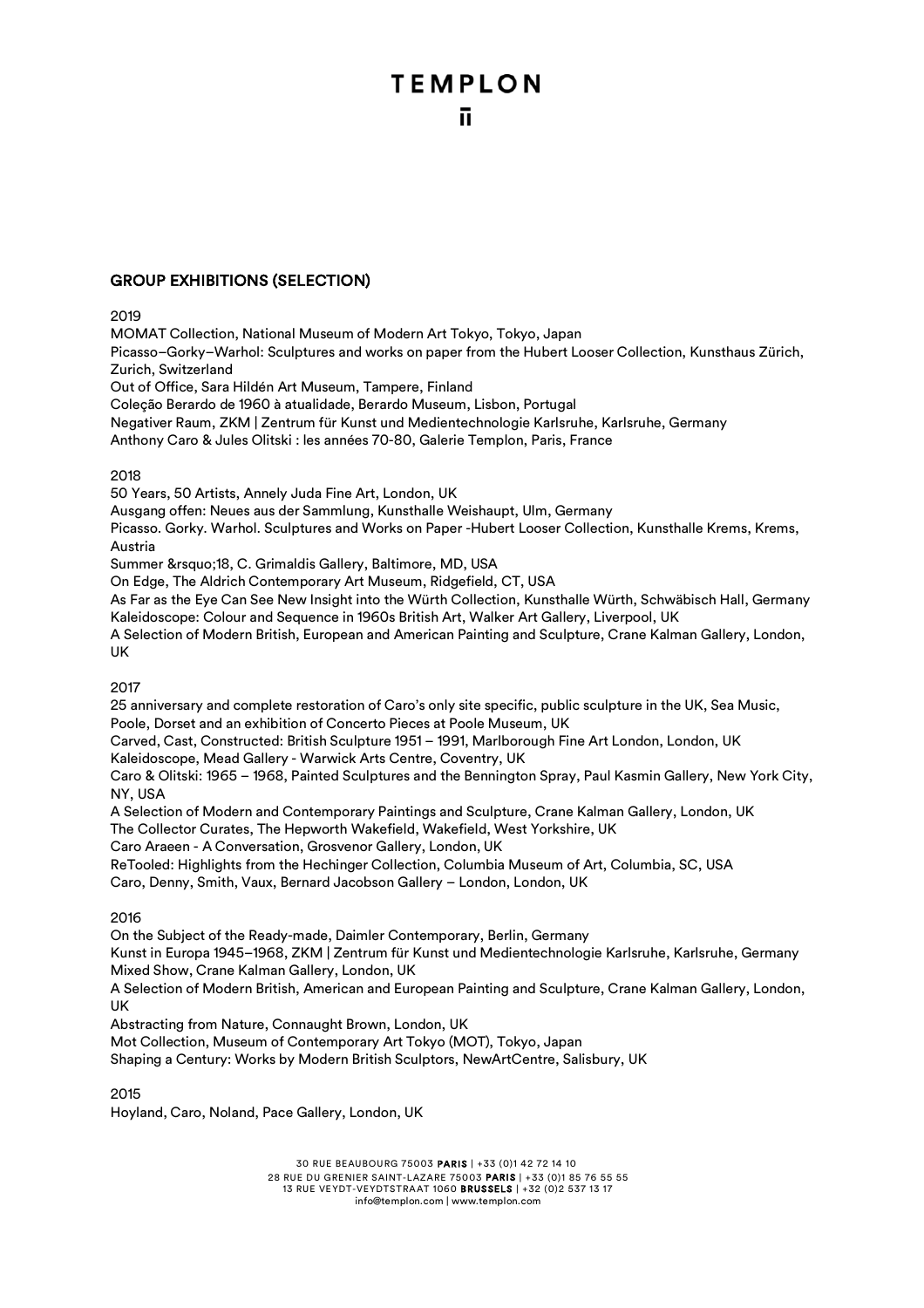Arboretum - A Journey through Trees, Crane Kalman Gallery, London, UK Von Hockney bis Holbein. Die Sammlung Würth in Berlin, Martin-Gropius-Bau, Berlin, Germany Tres escultores ingleses (1952-1982), Fundación Juan March, Madrid, Spain

### 2014

Modern British, Crane Kalman Gallery, London, UK Impressions, Bernard Jacobson Gallery, New York City, NY, USA DuckRabbit, Anat Ebgi, Los Angeles, CA, USA Somewhat Abstract, Nottingham Contemporary, Nottingham, UK Then and Now, Galerie Max Hetzler – Berlin, Berlin, Germany Keywords: Art, Culture and Society in 1980s Britain, Tate Liverpool, Liverpool, UK Art and Optimism in 1950s Britain, Middlesbrough Institute of Modern Art (MIMA), Middlesbrough, UK Sculptural Forms: A Century of Experiment, Manchester Art Gallery, Manchester, UK Committed to Paper: Master Drawings and Prints by Sculptors, Frederik Meijer Gardens & Sculpture Park, Grand Rapids, MI, USA Colectiva De Escultura, Galería Álvaro Alcázar, Madrid, Spain

### 2013

Minimal And More, The Rose Art Museum, Waltham, MA, USA Here We Go: A Changing Group Show, Gallery Karsten Schubert, London, UK Tàpies, Lo sguardo dell\, Axel & May Vervoordt Foundation, Venice, Italy S(ch)ichtwechsel! Neue Blicke auf die Sammlung, Museum für Konkrete Kunst, Ingolstadt, Germany from picasso to koons: the artist as jeweler, Bass Museum of Art, Miami, FL, USA Iron and Steel - an exhibition of international sculpture, Hillsboro Fine Art, Dublin, Ireland Caro, Frankenthaler, Louis, Motherwell, Noland, Olitski, Stella, Paul Kasmin Gallery, New York City, NY, USA Modern British Paintings and Sculpture (group show), Hillsboro Fine Art, Dublin, Ireland

### 2012

Post-War British Art, Hepworth Wakefield Gallery, Walk Wakefield West Yorkshire, UK The Crisis Commission, Somerset House, London, UK Julio Gonzales: First Master of the Torch, Ordovas, London, UK

2011

United Enemies, Henry Moore Institute, Leeds, Yorkshire, UK Sculpture by the Sea, Coastal Walk, Bondi Beach, NSW, Australia Made in the UK, Rhode Island School of Design, Providence, Rhode Island, USA Two and a Half Dimensions, Pangolin, London, UK Threshold, Palazzo Fortuny, Venice, Italy Artists for Kettle's Yard, Kettle's Yard Gallery, Cambridge, Cambridgeshire, UK Mundane Monumental, James Hyman Gallery, London, UK Dear Henry Moore: Connections and Correspondences, Henry Moore Institute, Leeds, Yorkshire, UK Modern British Sculpture, Royal Academy of Art, London, UK

### 2010

Let us face the Future : British Art 1945 – 1968, Fundacio Juan Miro, centre d'Estudis Art Contemporani, Barcelona

Ten Monumental British Sculptures, Cerro da Vila, Loule, Portugal Sickert to Riley: Developments in Modern British Art, Kings Place Gallery, London, UK IVAM Donaciones, Ivam Centre Julio Gonzalez, Valencia, Spain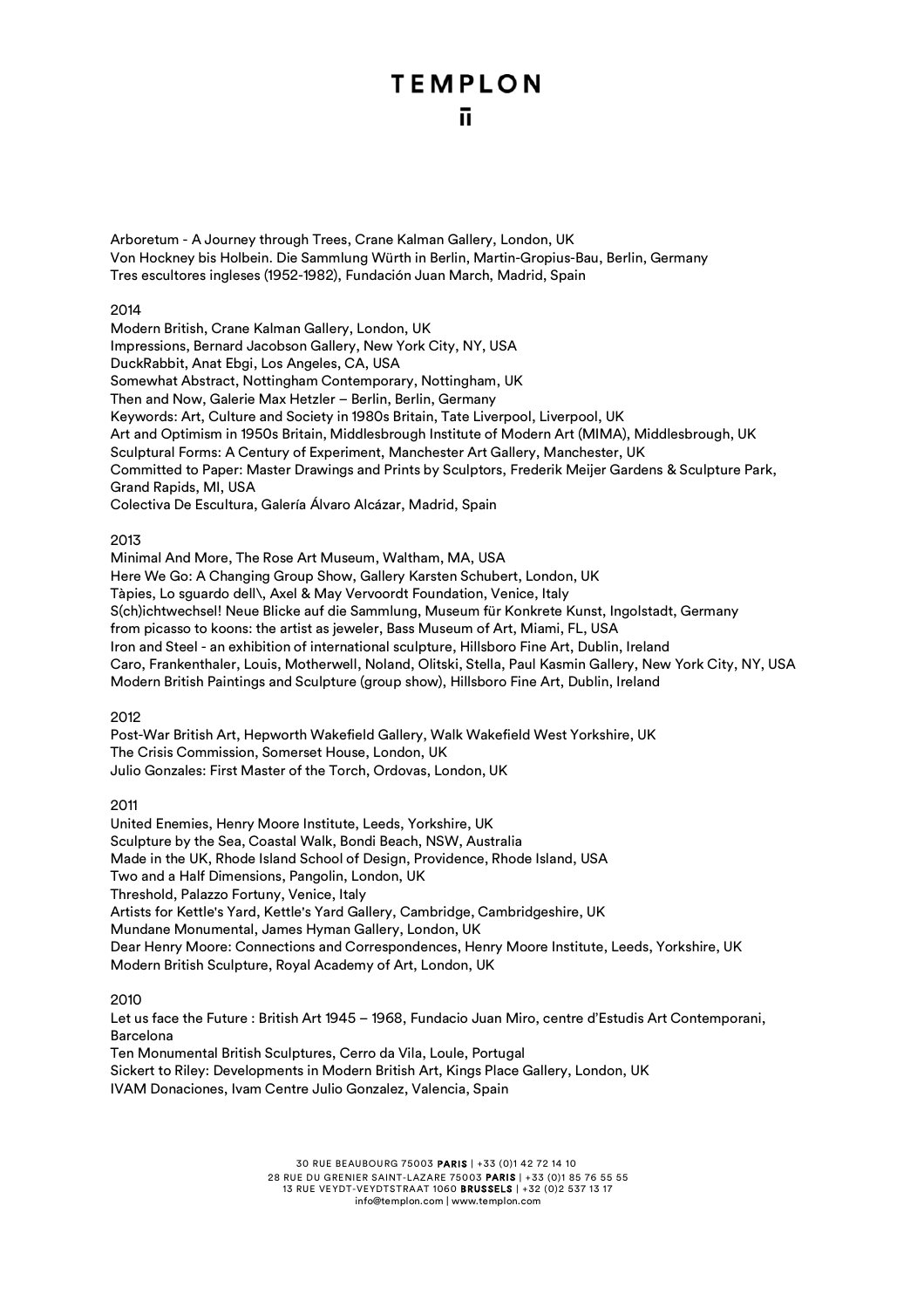### 2009

Small is beautiful XXVII: Nursery Rhymes, Flowers Gallery, London, UK A Look at Contemporary Art, Artsonje Museum, Gyeongju City, Gyeongju Bomum, Korea Das Fundament der Kunst, Kunst und Skulpturenmuseum, Heilbronn, Germany - touring to Bremen and Ermagen Paisatges Creuats, Es Baluard , Palma, Illes Balears, Spain Positions: The Primitive, Laing Art Gallery, Newcastle-upon-Tyne, Tyne & Wear, UK British Council Collection: The Third Dimension, Whitechapel Art Gallery, London, UK Bijoux d'artistes, Musee du Temps, Besancon, France Museum Quality, James Hyman Gallery, London, UK Conexiones urbanas, Ivam Centre Julio Gonzalez, Valencia, Spain Col.loquis - Primera part, Fundacio Sunol, Barcelona, Spain L'estrategia de la forma, Museo de Arte Contemporaneo, Monterrey, Mexico La Escultura en la Coleccion del IVAM, Ivam Centre Julio Gonzalez, Valencia, Spain Joyas del Arte Moderno, EMAT (Espai Metropolita d'Art de Torrent), Torrent, Valencia, Spain Anthony Caro and Eduardo Paolozzi , The Lightbox, Woking, Surrey, UK 2008 Blood on Paper - the Art of the Book, Victoria and Albert Museum - V&A, London, UK Echo & Transcend, Gallery of Modern Art, Glasgow, Scotland, UK Aspects of Modern British Art, Austin Desmond Fine Art, London, UK Molded, Folded & Found, Greenberg van Doren Gallery, New York, New York, USA British Sculptors Drawings: Moore to Gormley, Department of Prints & Drawings, British Museum, London, UK In Pursuit of the Masters, Nasher Sculpture Center, Dallas, Texas, USA Unpopular Culture, De la Warr Pavilion, Bexhill-on-Sea, East Sussex, UK - touring to Preston, Canterbury, Durham, Southampton, Aberystwyth, Scarborough, Wakefield and Bath Action/Abstractions, Jewish Museum, New York, New York, USA - toured to Albright Knox Art Gallery, Buffalo and St Louis Art Museum Blood on Paper: The Art of the Book, Victoria & Albert Museum, London, UK

Discover the Art of Sculpture, The Lightbox, Woking, Surrey, UK

Long Distance Information, Bengal Gallery of Fine Arts, Dhaka, Bangladesh - toured to Islamabad and Almaty

### 2007

Aspects of Modern British Art, Austin Desmond Fine Art, London, UK Contemporary, Cool & Collected, The Mint Museum, Charlotte, North Carolina, USA Sculpture, The Margulies Collection at the Warehouse, Miami, Florida, USA Material, Mitchell-Innes & Nash , New York, NY, USA Idea of Man and Abstraction , Museo Würth la Rioja, Agoncillo, La Rioja, Spain Full Color: Painting and Sculpture from 1960-1980 , Paul Kasmin Gallery, New York, New York, USA Rummage - Sculptors' Drawings, Winchester Galleries, Victoria, British Columbia, Canada

### 2006

How to Improve the World, Hayward Gallery, London, UK - toured to Birmingham Art Gallery El Cincel y la Palabra, Kutxaespacio del Arte, Donostia, San Sebastian, Spain Breaking Out!, Palm Springs Desert Museum, Palm Springs, California, USA

### 2005

Correspondances: Manet - Anthony Caro, Musée d'Orsay, Paris, France Minimalism and After IV , DaimlerChrysler Contemporary, Berlin, Germany Pensar les formes, Es Baluard , Palma, Illes Balears, Spain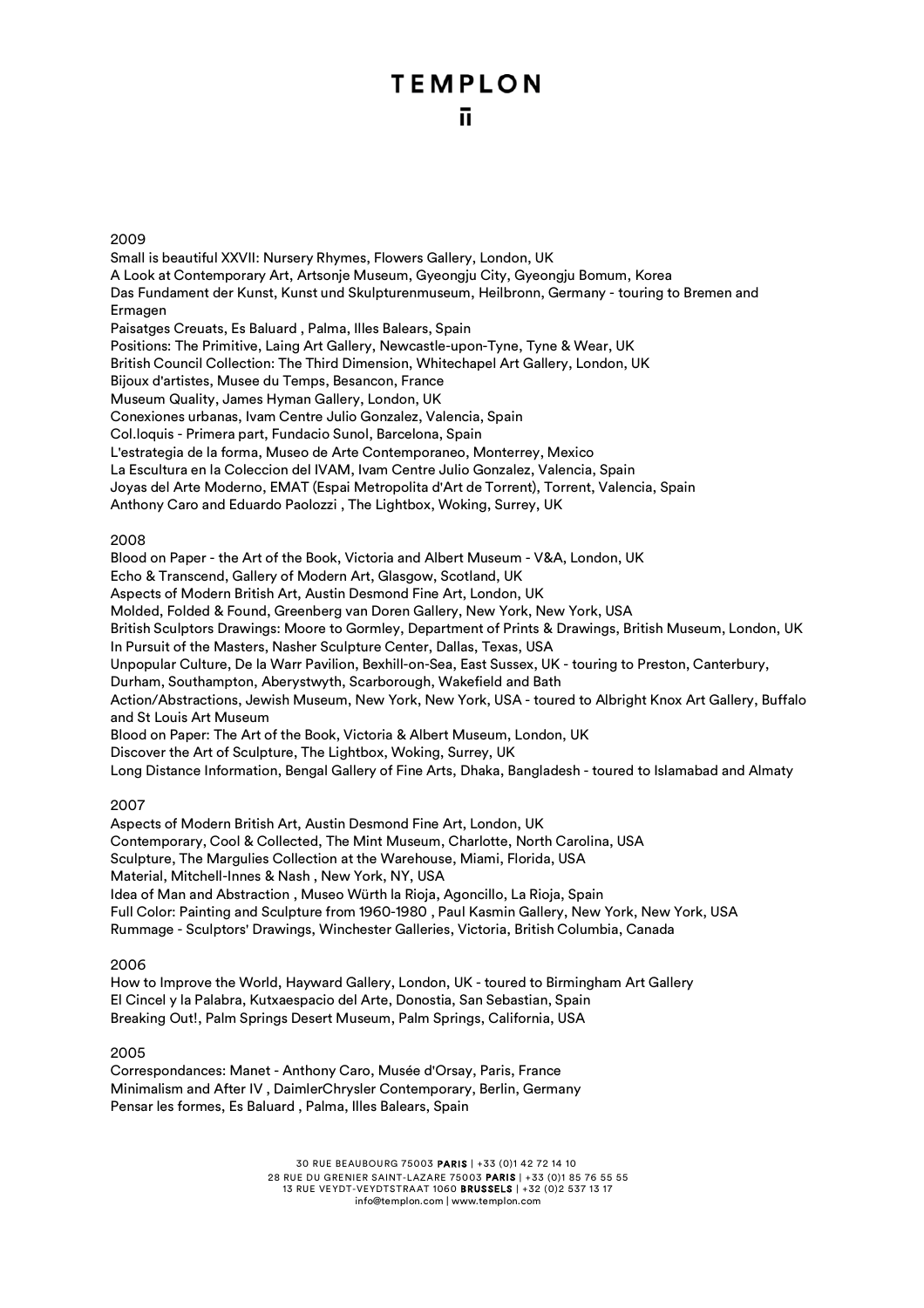Metamorphosis: British Art of the Sixties, Museum of Contemporary Art of the Basil & Elise Goulandris Foundation, Andros, Greece

Tête à Tête, Greenberg van Doren Gallery, New York, USA

The Shape of Colour: Excursions in Colour Field Art, Art Gallery of Ontario, Toronto, Canada Dual Vision: The Simona & Jerome Chazen Collection, Museum of Arts & Design, New York, USA Ceramic Sculpture by Anthony Caro, Paul Chaleff and Dimitri Hadzi, Constantine Grimaldis Gallery, Baltimore, USA

Figurative Ceramics, Gallery Camino Real, Boca Raton, USA

### 2004

Turning Points: 20th Century British Sculpture, Tehran Museum of Contemporary Art From Moore to Hirst, National Museum of Art, Bucharest, Romania Paper Democracy, Centro Britanico Brasileiro, Sao Paolo, Brazil - touring to Fortaleza Homage to Eduardo Chillida, Museo Nacional Centro de Arte Reina Sofia, Madrid, Spain - toured to Guggenheim Bilbao Outside In - Sculpture for the Natural World, Carrie Secrist Gallery, Chicago, Illinois, USA Bare Clay, Garth Clark Gallery, New York, USA Form, Letterkenny Arts Centre, Letterkenny, Co Donegal, Ireland Art and the 60s: This Was Tomorrow, Tate Britain, London, UK - touring to Birmingham, Melbourne and Auckland Pax Britannica, The Aquarium, London, UK Turning Points: 20th Century British Sculpture, Tehran Museum of Contemporary Art, Tehran, Iran 2003

Einbildung - Das Wahrnehmen in der Kunst, Kunsthaus Graz, Graz, Austria Happiness - A Survival Guide for Art and Life, Mori Art Museum, Tokyo, Japan Scultura 1953-2003, Venice Design, Venice, Italy Geometrisk Abstraktion XXII, Galleri Konstruktiv Tendens, Stockholm, Sweden Aqui e Agora: Here and Now, Sintra Modern Art Museum - Berardo Collection, Sintra, Portugal Other Criteria: Sculpture in 20th Century Britain, Henry Moore Institute, Leeds, Yorkshire, UK Formal Situations, Tate Liverpool, Liverpool, UK Passion, Vendsyssel Kunstmuseum, Hjørring, Vendsyssel, Denmark - toured to Sophienholm, Kgs Lyngby

2002

Thinking big: concepts for twenty-first century british sculpture, Peggy Guggenheim Collection, Venice, Italy Color Field: Spotlight on the Collection, MFAH - Museum of Fine Arts Houston, USA Geometrisk Abstraktion XXI, Galleri Konstruktiv Tendens, Stockholm, Sweden Thinking Big: Concepts for 21st Century British Sculpture, Peggy Guggenheim Collection, Venice, Italy Eye in the Sky, Ackland Art Museum, Chapel Hill, USA Tra-la-la: British Sculpture in the Sixties, Tate Britain, London, UK Transition: The London Art Scene in the Fifties, Barbican Art Gallery, London, UK

2001

Integration - art/community/environment, MacLaren Art Center, Barrie, Ontario, Canada Modern Sculptures, Gallery Kasahara, Tokyo, Japan Clement Greenberg: A Critic's Collection, Portland Art Museum, Portland, USA - toured to Dayton Art Institute, Ohio, Syracuse University, New York, Columbia Museum of Art, South Carolina, Philbrook Museum of Art, Tulsa, Naples Museum of Art, Florida, Palm Springs, California and the Katonah Museum of Art, New York Twentieth Century Masters, Richard Gray Gallery, Chicago, USA Summer Exhibition, Newby Hall, Ripon, UK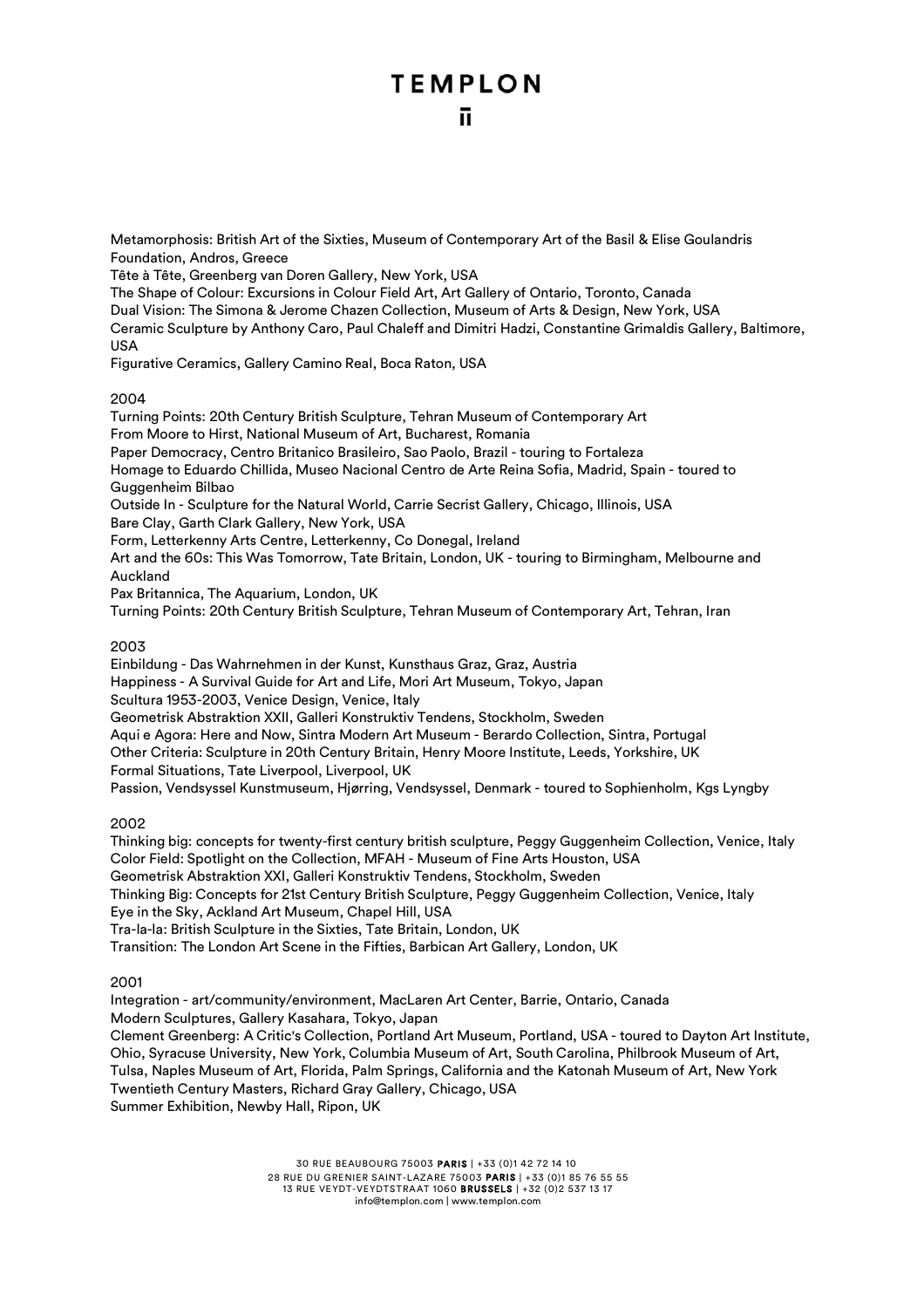Expanding the Language of Sculpture, Singapore Art Museum, Singapore ISC Collection IV, Wood Street Gallery, Chicago, Illinois, USA - toured to The Museum of Outdoor Arts, Englewood Field Day, Sculpture from Britain, Fine Arts Museum, Taipei, Taiwan The Ben Uri Story, Phillips Auctioneers, London, UK - toured to Phillips, Edinburgh for the 2001 Festival

2000

Voici: Cent ans d'art contemporain, Palais des Beaux-Arts, Brussels, Belgium Less is More: Large Works on a Small Scale, Pallant House Gallery, Chichester, UK Sculpture and the Divine, Winchester Cathedral, Winchester, UK Le nu au XXe siècle, Fondation Maeght, St Paul de Vence, France Encounters - New Art from Old, National Gallery, London, UK Making Choices, Museum of Modern Art, New York, USA A Tribute to Robert Hopper, Yorkshire Sculpture Park, Wakefield, UK

### 1999

'45-'99: A Personal View of British Painting and Sculpture, Kettle's Yard Gallery, Cambridge, Cambridgeshire, UK - toured to Leicester City Gallery

Iron and Steel, Tate Gallery, London, UK

Den Haag Sculptuur 1999, Lange Vorhout, The Hague, Netherlands

The Shape of the Century, Salisbury Festival, Salisbury, Wiltshire, UK - toured to Canary Wharf, London, UK 20th Century Sculpture, Nassau County Museum of Art, Roslyn Harbor, New York, USA

### 1998

Forjar el espacio, Centro Atlantico de Arte Moderno, Las Palmas de Gran Canaria, Spain - toured to Ivam Centre Julio Gonzalez, Valencia, Spain; Musee des Beaux Arts et de la Dentelle, Calais, France Clay into Art, Metropolitan Museum of Art, New York, USA Geometrisk Abstraktion XVII, Galleri Konstruktiv Tendens, Stockholm, Sweden The Joy of Color , Israel Museum, Jerusalem, Israel At Home with Contemporary Art, Economist Plaza, London, UK - toured to Castle Museum, Norwich; Graves British Sculpture, Schloss Ambrass, Innsbruck, Austria Anthony Caro & Charles Ray, Greengrassi, London, UK Collection in Context: Shapes of Time/Effects of Time, Museum of Contemporary Art, Tokyo, Japan Point and Line to Plane, Henry Moore Institute, Leeds, UK

### 1997

A Changed World: Sculpture from Britain, The Hindu Gymkhana, Karachi, Pakistan - touring exhibition organized by The British Council, venues included Lahore Fort, Pakistan; Johannesburg, South African National Gallery, Cape Town, South Africa; Bulawayo, Harare, Zimbabwe; Musée des Beaux-Arts, Valenciennes, France; Municipal Arts Centre, Nicosia, Cyprus and St James Cavalier Arts Centre, Valletta, Malta Anthony Caro, Uta Barth & Nancy Chunn, Institute of Contemporary Art, Maine College of Art, Portland, USA Tools as Art II: Exploring Metaphor, National Building Museum, Washington, USA

1996

A Century of Masterworks: The Nasher Collection, California Palace of the Legion of Honor, San Francisco, USA - toured to Solomon R Guggenheim Museum, New York Beyond Print, Dr Earl Lu Gallery, Lasalle-Sia College of the Arts, Singapore Un siècle de sculpture anglaise, Galerie nationale du Jeu de Paume, Paris, France Sculpture at Canterbury: Bronze, Kent Institute of Art and Design, Canterbury, UK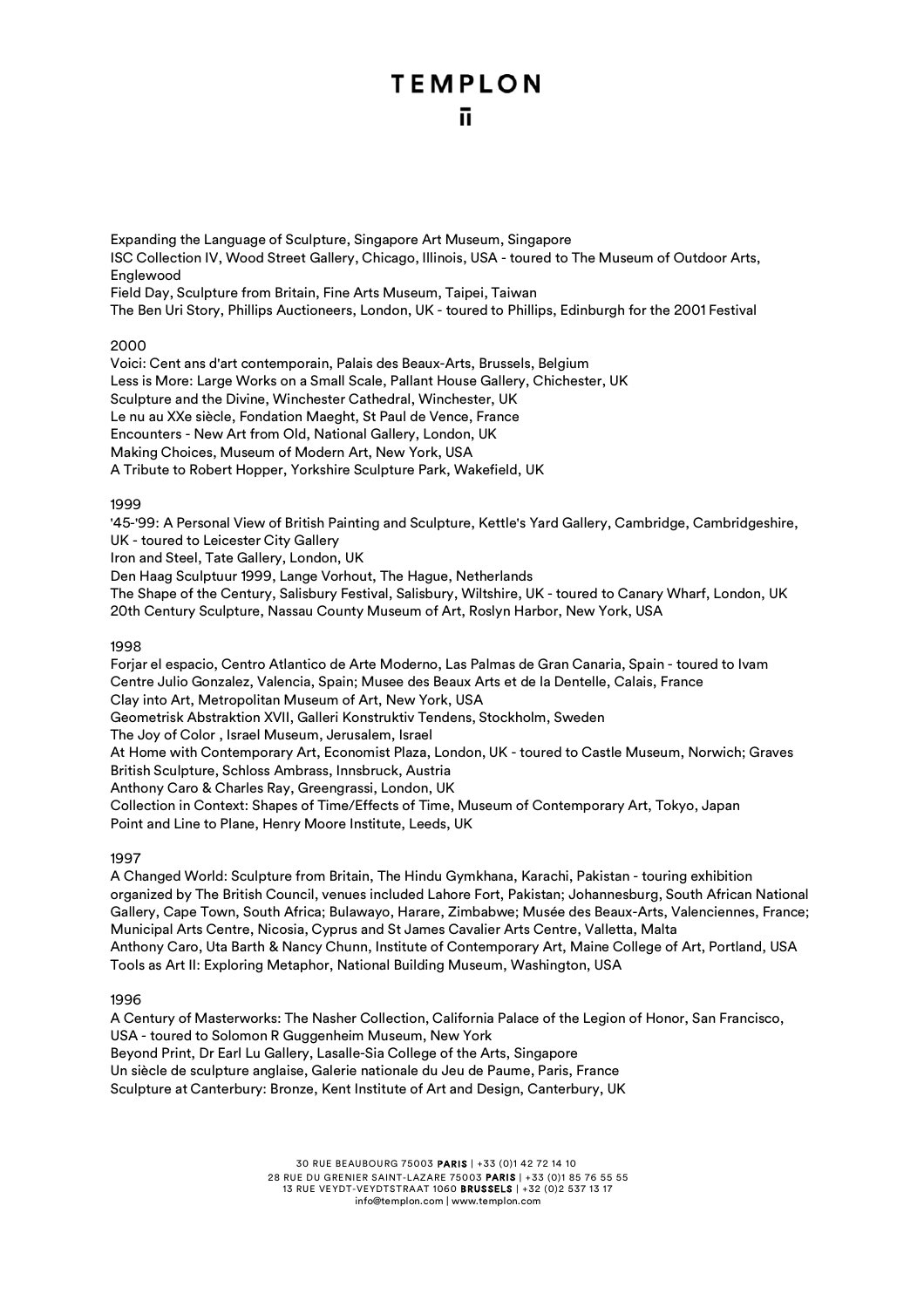### 1995

Into Print: The Techniques of Print-Making, Bermuda National Gallery, Hamilton, Bermuda Cabinet Art, Jason & Rhodes, London, UK Here & Now, Serpentine Gallery, London, UK

### 1994

Caro, Noland, Olitski, Hartford, USA

A Changing World, State Russian Museum, St Petersburg, Russia - touring exhibition to New Tretyakov Museum, Moscow, Russia; Riding Hall, Prague Castle, Czechoslovakia; Espace Wafabank, Casablanca, Morocco; Museum Folkwang, Essen, Germany Caro Noland Olitski, Hartford Art School, West Hartford, USA

### 1993

Partners, Annely Juda Fine Art, London, UK Images of Christ, Museum & Art Gallery, St Matthew's Church, Northampton, Northamptonshire, UK - toured to St Paul's Cathedral, London The Sixties Art Scene in London, Barbican Art Gallery, London, UK Making a Mark, Mall Galleries, London, UK

### 1992

Un any d'adquisicions, donacions i recuperacions, Museo Nacional d'Art de Catalunya, Barcelona, Spain Inaugural Display, Sculpture at Goodwood, Chichester, UK Group Exhibition, Hove Museum & Art Gallery, Hove, UK

American and British Art from the 1960s, Museum Ludwig, Cologne, Germany

Classic Modernist Art, Andre Emmerich Gallery, New York, USA

Innovation in Collaborative Printmaking, Yokohama Museum of Art, Yokohama, Kanagawa, Japan - toured to Marugame Genichiro-Inokuma Museum of Contemporary Art, Osaka; Museum of Modern Art, Wakayama; Tokushima Modern Art Museum, Tokushima; Hokkaido Obihiro Museum of Art, Obihiro, Japan

Millfield British 20th Century Sculpture Exhibition, Atkinson Gallery, Millfield School, Street, Somerset, UK Process to Presence, Locks Gallery, Philadelphia, USA

Sculpture, Waddington Galleries, London, UK

Expo '92, Expo Park, Seville, Spain

Lyrical Abstraction, Akron Art Museum, Akron, Ohio, USA

Table Sculpture, Andre Emmerich Gallery, New York, New York, USA

Contemporary Sculpture from the Virginia Museum of Fine Arts Collection, Bayly Art Museum, University of Virginia, Charlottesville, Virginia, USA - toured to Piedmont Fine Arts Center, Martinsville, Virginia Group Exhibition, Artcurial, Paris, France

### 1991

Sculpture & Sculptors' Drawings, William Jackson Gallery, London, UK

The Discerning Eye, Mall Galleries, London, UK

Art for the Land, Five Points Gallery, New York, USA

Not Pop - what the others were doing, Bernard Jacobson Gallery, London, UK

The 7th Henry Moore Grand Prize, Utsukushi-ga-hara Open Air Museum, Tokyo, Japan

Caro, Kendrick, Ruppert, Van Alstine, Constantine Grimaldis Gallery, Baltimore, Maryland, USA

Contemporary Sculpture in the Collection, Virginia Museum of Fine Arts, Richmond, Virginia, USA Works from Private Collections, Platt Gallery, American Jewish University, Bel Air, California, USA

1990 - 1989

Acquisitions, Art Gallery of Alberta, Edmonton, Alberta, Canada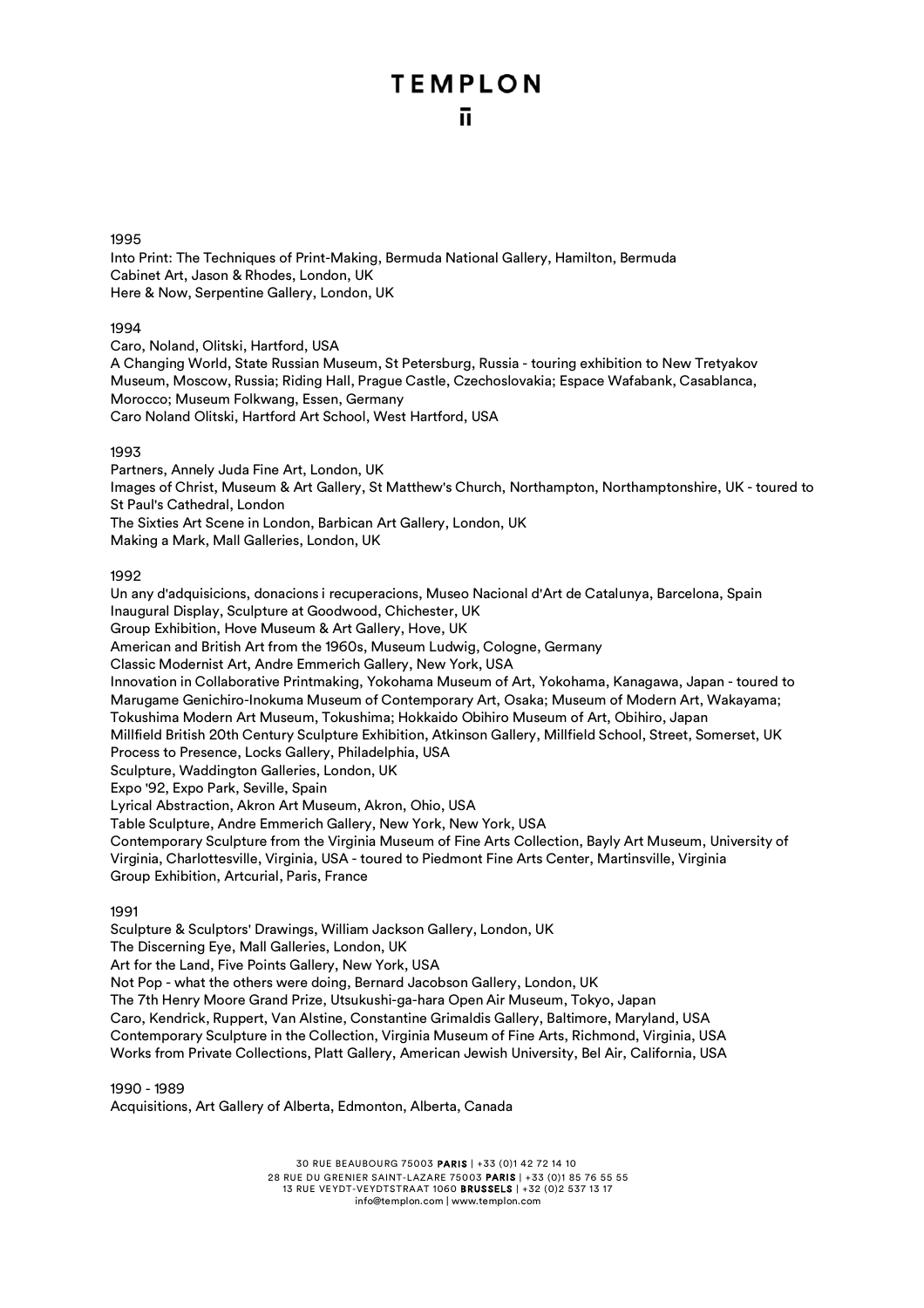Glasgow's Great British Art Exhibition, Contemporary Art Gallery, Glasgow, Scotland, UK New Displays 1990, Tate Gallery, London, UK Fers de Gonzalez a Tony Cragg, Galerie JGM, Paris, France Floorworks, Museum of Contemporary Art, Los Angeles, California, USA Tools as Art: The Hechinger Collection, National Building Museum, Washington, DC, USA - toured nationally, including Newport Anthony Caro, Art Gallery of Alberta, Edmonton, Alberta, Canada Tesoros de las colecciones particulares madrilenes, Real Academia de Bellas Artes de San Fernando, Madrid, Spain

### 1988

Sculpture: Works in Bronze, Carl Schlosberg Fine Arts, Sherman Oaks, California, USA Britannica: Trente ans de sculpture, Musée des Beaux-Arts André Malraux, Le Havre, France - toured to Museum van Hedendaagse Kunst, Antwerp, Belgium; Centre regional d'art contemporain Midi-Pyrenees, Labege-Innopole Toulouse, France The Non-Objective World Revisited, Annely Juda Fine Art, London, UK Triangle Artists Show, Mashomack Fish & Game Preserve, Pine Plains, New York, USA Scultori Ai Giardini, Venice Biennale, Venice, Italy

Direction and Diversity, Museum of Fine Arts, Houston, Texas, USA

Selected Works, Andre Emmerich Gallery, New York, New York, USA

Roof Garden Summer Display, Metropolitan Museum of Art, New York, USA

### 1987

Nine British Artists, Francis Graham-Dixon Gallery, London, UK From the Collection, Suzanne Lemberg Usdan Gallery, Bennington College, Bennington, Vermont, USA Sculpture of the Modern Era, Solomon R Guggenheim Museum, New York, New York, USA Ten British Masters, Arnold Herstand Gallery, New York, New York, USA The Self Portrait: A Modern View, Artsite Gallery, Bath, Avon, UK - toured to DLI Museum & Arts Centre, Durham; Ferens Art Gallery, Hull; City Museum & Art Gallery, Stoke-on-Trent; Collins Gallery, Glasgow; Hatton Gallery, Newcastle upon Tyne; Glynn Vivian Art Gallery, Swansea; Graves Art Gallery, Sheffield; Fischer Fine Art, London; Mostyn Art Gallery, Llandudno Artists' Choice, Royal College of Art, London, UK - toured to Bahamas, Barbados, Bolivia, Brazil, Chile, Colombia, Ecuador, Jamaica, Mexico, Peru, Venezuela, London, Croatia and Albania Roof Garden Summer Display, Metropolitan Museum of Art, New York, New York, USA Col.lectionistes d'art a Catalunya, Museo Nacional d'Art de Catalunya, Barcelona, Spain Group Exhibition, Arnolfini Gallery, Bristol, Avon, UK A Century of Modern Sculpture: The Patsy & Raymond Nasher Collection, Dallas Museum of Art, Dallas, Texas, USA - toured to National Gallery of Art, Washington DC; Centro de Arte Raina Sofia, Madrid; Forte di Belvedere, Florence and Tel Aviv Museum of Art, Israel Current Affairs: British Painting and Sculpture in the 1980s, Museum of Modern Art, Oxford, Oxfordshire, UK touring exhibition organized by The British Council, toured to Mucsarnok, Palme Haz, Budapest, Hungary; National Gallery, Prague, Czechoslovakia; Zacheta, Warsaw, Poland

Modern and Contemporary Masters, Richard Gray Gallery, Chicago, Illinois, USA Selections from the Roger & Myra Davidson Collection, Art Gallery of Ontario, Toronto, Ontario, Canada British Art in the 20th Century: The Modern Movement, Royal Academy of Art, London, UK - toured to Staatsgalerie, Stuttgart, Germany

1986

Christmas Show, Andre Emmerich Gallery, New York, New York, USA Boston Collects, Museum of Fine Arts, Boston, Massachusetts, USA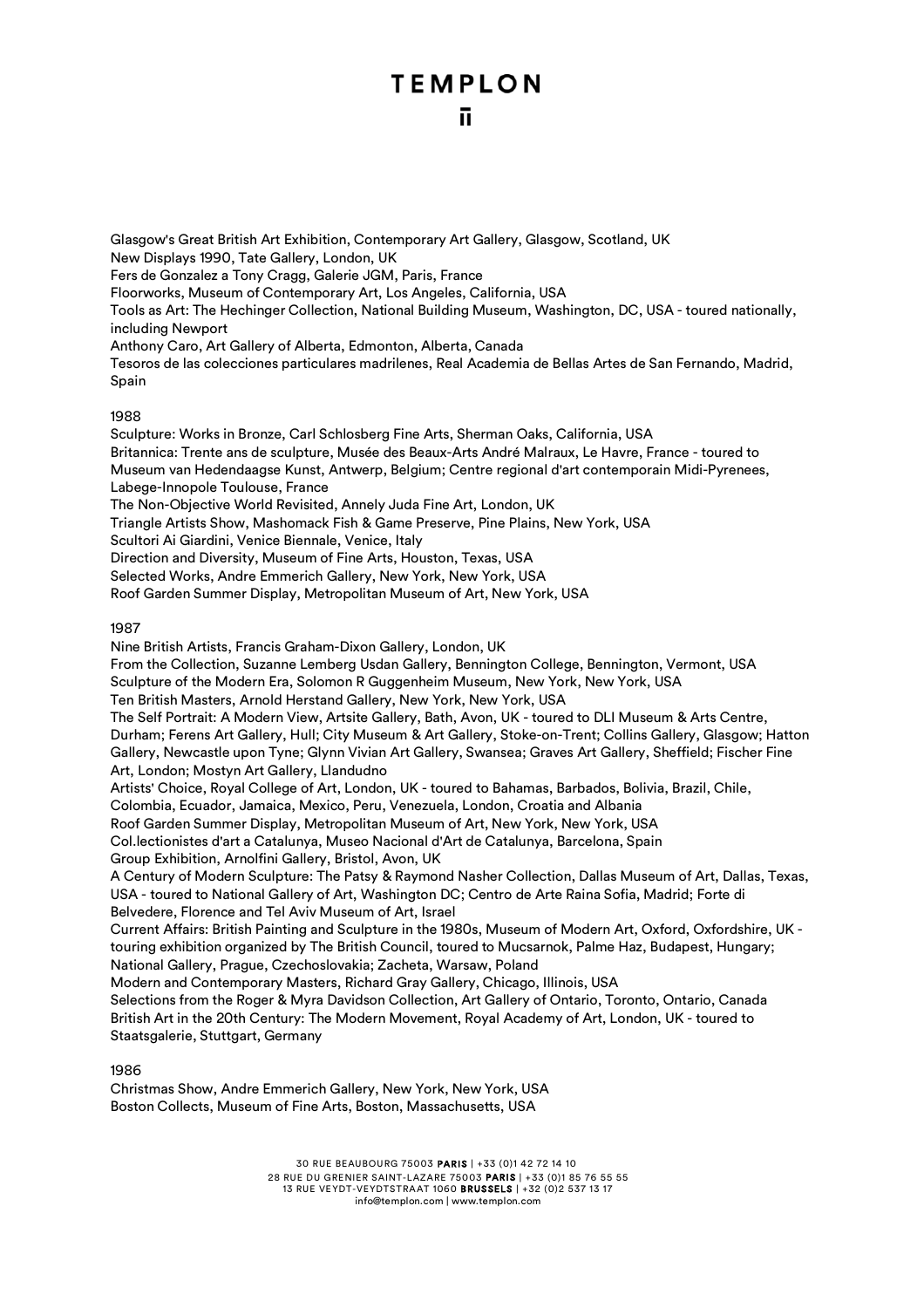Contemporary British Sculpture, Hong Kong Land Development Corporation, Hong Kong, China

Aspects of Modern English Sculpture, Lloyd Bregman Fine Art, Toronto, Ontario, Canada From Figuration to Abstraction, Annely Juda Fine Art, London, UK Sculpture & Works in Relief, John Berggruen Gallery, San Francisco, California, USA Contemporary Figurative Sculpture, Carl Schlosberg Fine Arts, Sherman Oaks, California, USA A Dozen Views on Paper, Cirencester Workshops for the Arts, Cirencester, Gloucestershire, UK Masterpieces from the Currier Gallery of Art, Bowdoin College Museum of Art, Brunswick, Maine, USA Grimaldis and Friends at a New Location, Constantine Grimaldis Gallery, Baltimore, Maryland, USA Paper and Sculpture: Selections from the Permanent Collection, Albright-Knox Art Gallery, Buffalo, New York, USA Ou l'est-ce que l'art sculpture moderne?, Musée national d'art moderne Centre Pompidou, Paris, France Nur Rost?, Skulpturenmuseum Glaskasten, Marl, Germany Sculpture from the Permanent Collection, Art Gallery of Alberta, Edmonton, Alberta, Canada XLII Biennale, Venice Biennale, Venice, Italy Summer exhibition, Galerie Wentzel, Cologne, Germany 1. International Biennal of Paper Art: Handmade Paper, Leopold Hoesch Museum, Düren, Germany British Sculpture 1950-1965, New Art Centre, London, UK - toured to London Art Fair and Chicago Art Fair Bodenplastik, Kunsthalle Bremen, Bremen, Germany Sculpture of the 1950s, Whitefriars Museum, Coventry, West Midlands, UK Group Retrospective, Castlefield Gallery, Manchester, UK Sculpture and Architecture - Restoring the Partnership, Swansea County Hall, Swansea, Wales, UK - final venue for touring exhibition organized by the Welsh Sculpture Trust, Cardiff Triangle Artists Show, Smiths Galleries, London, UK Group Exhibition, Arthur Roger Gallery, New Orleans, Louisiana, USA Definitive Statements - American Art 1964-66, David Winton Bell Gallery, Brown University, Providence, Rhode Island, USA - toured to Parrish Art Museum, Southampton, New York Forty Years of Modern Art 1945-1985, Tate Gallery, London, UK Entre el objeto y la imagen, Palacio de Velazques, Madrid, Spain - touring exhibition organized by The British Council, toured to Fundacio Caixa de Pensions, Barcelona; Museo de Bellas Artes, Bilbao, Spain Sculpture, Waddington Galleries, London, UK 1985 Transformations in Sculpture, Solomon R Guggenheim Museum, New York, New York, USA Ceramic Workshop Experiments, Brattleboro Museum & Art Centre, Brattleboro, Vermont, USA - toured to Davis Museum, Wellesley College, Massachusetts; League of New Hampshire Craftsmen, Concord, New Hampshire; Worcester Craft Center, Worcester, Massachusetts; Museum of Art, Science & Industry, Bridgeport, Connecticut; School of Art Gallery, Rochester Institute of Technology, New York Human Interest, Cornerhouse Arts Centre, Manchester, UK Who's Afraid of Red, Yellow & Blue, Arnolfini Gallery, Bristol, Avon, UK Summer '85, Constantine Grimaldis Gallery, Baltimore, Maryland, USA Sculpture from the Permanent Collection, Art Gallery of Alberta, Edmonton, Alberta, Canada Collage, Galeria Joan Prats, Barcelona, Spain International Visual Arts Festival, Scarborough Museums & Gallery, Scarborough, Yorkshire, UK Selections from the William Hokin Collection, Museum of Contemporary Art, Chicago, Illinois, USA Works from the Permanent Collection, Art Gallery of Alberta, Edmonton, Alberta, Canada

1984

Sculpture, Waddington Galleries, London, UK

A Sense of Place, Ceolfrith Gallery, Sunderland Arts Centre, Sunderland, Tyne & Wear, UK - touring exhibition supported by Northern Arts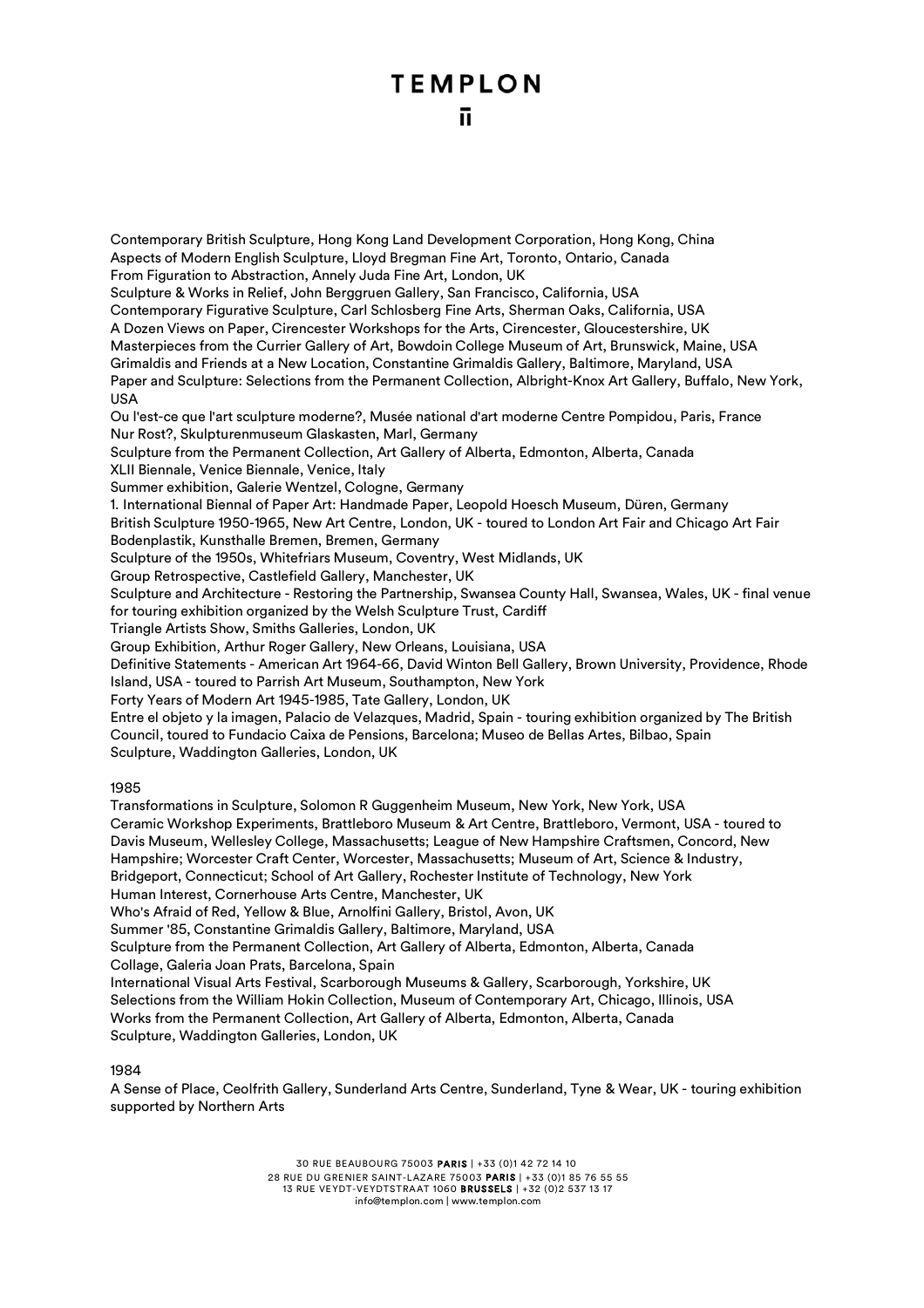Works in Bronze: A Modern Survey, University Art Gallery, Sonoma State University, Sonoma, California, USA toured to Redding Museum & Art Center, California; Conley Art Gallery, California State University, Fresno; Palm Springs Desert Museum, California; Boise Art Museum, Idaho; Cheney Cowles Memorial Museum, Spokane, Washington; Sierra Nevada Museum of Art, Reno, Nevada; University Art Gallery, California State University, Stanislaus; Mary Porter Sesnon Art Gallery, University of California, Santa Cruz

The British Art Show, Birmingham Museums & Art Gallery, Birmingham, West Midlands, UK, touring exhibition organized by the Arts Council of Great Britain, toured to Royal Scottish Academy, Edinburgh; Mappin Art Gallery, Sheffield; Southampton Art Gallery

An Exhibition of Contemporary Painting and Sculpture, Beadleston Gallery, New York, New York, USA Sculpture on the Map, Cathedral Crypt, Canterbury, Kent, UK

Monument, Kunstcentrum Limburg 't Bassin, Maastricht, Netherlands

Seven Sculptors, Andre Emmerich Gallery, New York, New York, USA

Wiesbadener Skulpturentage, Am warmen Damm, Wiesbaden, Germany

Triangle Artists Show, Mashomack Fish & Game Preserve, Pine Plains, New York, USA

Questions about Sculpture, Milton Keynes Exhibition Gallery, Milton Keynes, Buckinghamshire, UK Artistic Collaboration in the Twentieth Century, Hirshhorn Museum & Sculpture Garden, Smithsonian Institution, Washington, DC, USA - toured to Milwaukee Art Museum, Wisconsin; Speed Art Museum, Louisville, Kentucky

Skulptur im 20. Jahrhundert, Merian Park, Basel, Switzerland

Directions in Contemporary American Ceramics, Museum of Fine Arts, Boston, Massachusetts, USA Large-Scale Master Paintings and Sculpture, Andre Emmerich Gallery, New York, New York, USA Modern and Contemporary Masters, Richard Gray Gallery, Chicago, Illinois, USA

Four Rooms, Liberty, London, UK - touring exhibition organized by the Arts Council of Great Britain, toured to Central Art Gallery, Wolverhampton; Southampton Art Gallery; Newport Museum & Art Gallery; City Art Gallery, Aberdeen; Mappin Art Gallery, Sheffield; Glynn Vivian Art Gallery & Museum, Swansea; Adelaide Festival, Australia

Six in Bronze, Williams College Museum of Art, Williamstown, Massachusetts, USA - toured to Carnegie Museum of Art, Pittsburgh, Pennsylvania; Columbus Museum of Art, Ohio; Brooklyn Museum, New York; Newport Harbor Art Museum, Rhode Island

Three Exhibitions about Sculpture III: Mind Over Matter, Southampton Art Gallery, Southampton, Hampshire, UK - touring exhibition organized by the Arts Council of Great Britain, toured to Cartwright Hall, Bradford; City Museum & Art Gallery, Stoke-on-Trent; Mappin Art Gallery, Sheffield Groups VII, Waddington Galleries, London, UK

1983

Group Exhibition, Andre Emmerich Gallery, New York, New York, USA

Twentieth Century Art: The Charles Rand Penney Collection , Memorial Art Gallery, University of Rochester, Rochester, New York, USA - toured to Potsdam, San Jose, Wheeling, Baton Rouge, Tampa, Little Rock, Oklahoma City, Jackson, Saskatchewan, Spokane, Oshkosh, Beaumont and Shreveport

Three Exhibitions about Sculpture II: Flesh & Stone, Southampton Art Gallery, Southampton, Hampshire, UK touring exhibition organized by the Arts Council of Great Britain, toured to Cartwright Hall, Bradford; City Museum & Art Gallery, Stoke-on-Trent; Mappin Art Gallery, Sheffield

Early Works by Contemporary Masters, Andre Emmerich Gallery, New York, New York, USA

Die Sammlung Theo Wormland, Haus der Kunst, Munich, Germany

Drawing in Air, Ceolfrith Gallery, Sunderland Arts Centre, Sunderland, Tyne & Wear, UK - toured to Glynn Vivian Art Gallery & Museum, Swansea; City Art Gallery, Leeds

Biennale 17, Openluchtmuseum voor Beeldhouwkunst Middelheim, Antwerp, Belgium

Janie C Lee Honoring Andre Emmerich, Janie C Lee Gallery, Houston, Texas, USA

Britain Salutes New York, Andre Emmerich Gallery, New York, New York, USA

The Art of Giving, Art Gallery of Alberta, Edmonton, Alberta, Canada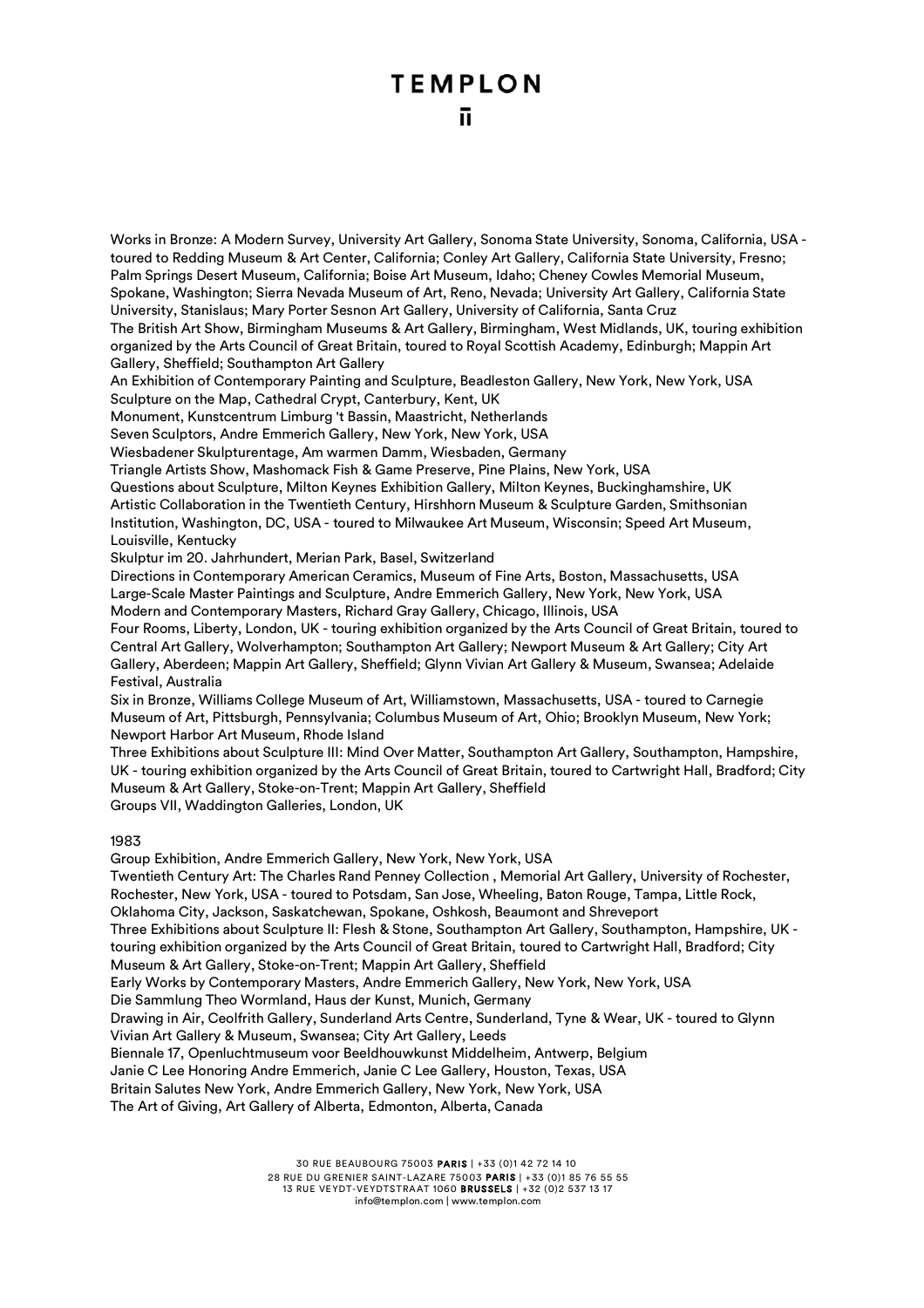Group Exhibition, Acquavella Contemporary Art

Works from the Permanent Collection, Art Gallery of Alberta, Edmonton, Alberta, Canada FUBA Collection, Market Theatre Gallery, Johannesburg, South Africa - toured to South African National Gallery, Cape Town; Faculty of Art, Port Elizabeth Technikon; University of Zulaland, Umtata; Durban Art Gallery; Umlazi Technikon; Art Gallery, University of Fort Hare, Alice; University of Zululand, Empangeni Paper as Image, Sunderland Arts Centre, Sunderland, Tyne & Wear, UK - touring exhibition organized by the Arts Council of Great Britain, venues included Kettle's Yard Gallery, Cambridge; Oriel Art Gallery, Bangor; Midland Group,

Nottingham; Southampton Art Gallery; Gardner Arts Centre, Brighton; Crafts Council Gallery, London Sculpture in a Country Park, Margam Sculpture Park, Port Talbot, West Glamorgan, UK

### 1982

New Small Sculpture, Art Gallery of Alberta, Edmonton, Alberta, Canada - toured to Gordon Snelgrove Art Gallery, University of Saskatchewan, Saskatoon, Canada

Art of the 20th Century: A Revelation, Congregation Beth Israel, Houston, Texas, USA

Zeichnungen von Bildhauern nach 1945, Kunstverein Braunschweig, Braunschweig, Germany Sculpture, Waddington Galleries, London, UK

Six Artists at the Brewhouse, Brewhouse Art Centre, Taunton, Somerset, UK

Sammlungen Hans & Walter Bechtler, Kunsthaus Zürich, Zürich, Switzerland

Casting: A Survey of Cast Metal Sculpture in the 80's, Fuller Goldeen Gallery, San Francisco, California, USA

Aspects of British Art Today, Metropolitan Art Museum, Tokyo, Japan - touring exhibition organized by The British Council, toured to Tochigi Prefectural Museum of Fine Arts, Utsunomiya; National Museum of Art, Osaka; Fukuoka Art Museum; Hokkaido Museum of Modern Art, Sapporo, Japan

The New British Sculpture: Selected Works from the Patsy R & Raymond D Nasher Collection, SOVA Art Gallery, University of North Texas, Denton, Texas

A New Partnership: Art & Architecture, Institute of Contemporary Art, London, UK

A Private Vision, Museum of Fine Arts, Boston, Massachusetts, USA

Recent Accessions, Art Gallery of Alberta, Edmonton, Alberta, Canada

1981

December Choice, Downstairs Gallery, Edmonton, Alberta, Canada

Contemporary Masterpieces from the Shoenberg Foundation, St Louis Art Museum, St Louis, Missouri, USA

British Sculpture in the 20th Century Part II, Whitechapel Art Gallery, London, UK

Contemporary Artists in Camden, Camden Art Centre, London, UK

Three Years On: Acquisitions 1978-81, Art Gallery of New South Wales, Sydney, New South Wales, Australia

Alistair Smith - A Personal Selection, Ulster Museum, Belfast, Northern Ireland, UK

Forty Years of British Sculpture: 1939-1979, Jordan National Gallery of Fine Arts, Amman, Jordan - touring exhibition of works from the British Council Collection, visiting Zimbabwe, Botswana (Gaborone), South Africa, Yugoslavia (Sarajevo, Belgrade, Skopje, Zagreb, Ljubljana, Novi Sad), Turkey, Greece (Athens), Egypt (Cairo), New Zealand, Philippines (Manila), Hong Kong, Canada (London, Moose Jaw, Red Deer, Lethbridge, New Brunswick, Edmonton)

Sculpture '81, Dartmouth Heritage Museum, Dartmouth, Nova Scotia, Canada

Group Exhibition, Glenbow Museum, Calgary, Alberta, Canada

Groups IV, Waddington Galleries, London, UK

Late Twentieth Century Art: The Sydney and Frances Lewis Foundation Collection, Allen Priebe Art Gallery, University of Wisconsin, Oshkosh, Wisconsin, USA - toured to Morehead State University, Kentucky; Columbia Museum of Art, South Carolina; Mississippi Museum of Art, Jackson; University of Tennessee, Knoxville;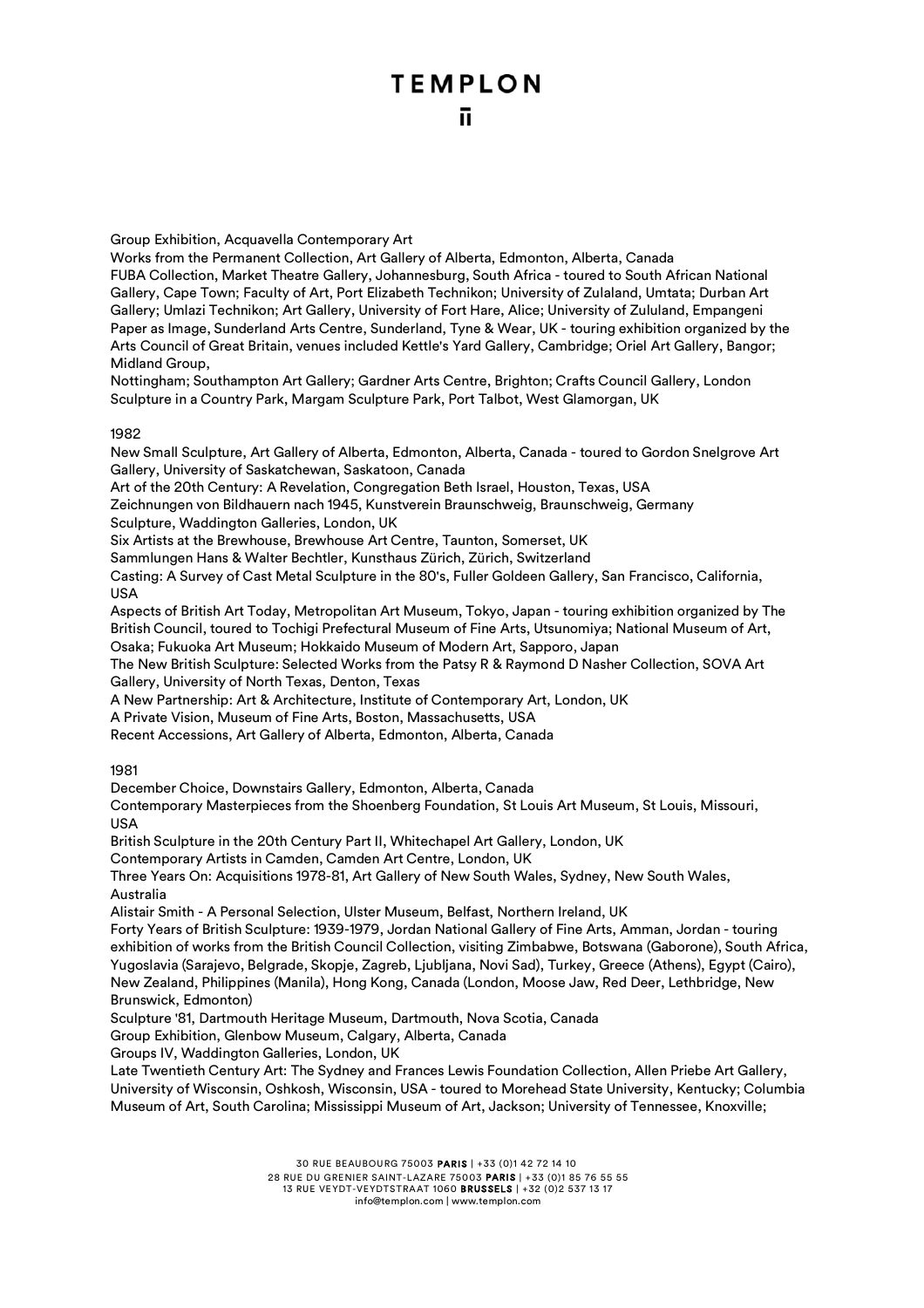Worcester Art Museum, Massachusetts; Allentown Art Museum, Pennsylvania; University Memorial Gallery, University of Rochester, New York; Everson Museum of Art, Syracuse, New York; Randolph-Macon Women's College, Lynchburg, Virginia; Muscarelle Museum, The College of William and Mary, Williamsburg, Virginia; Huntington Galleries, West Virginia; Piedmont Fine Arts Center, Martinsville, Virginia; The Athenaeum, Alexandria, Virginia

### 1980

70th Anniversary Exhibition, Johannesburg Art Gallery, Johannesburg, South Africa Sculpture Park, Civic Centre, Hounslow, Middlesex, UK Biennale di Scultura di Arese, Villa Reale di Monza, Monza, Italy Skulpturen 1900-1980, Galerie Thomas, Munich, Germany Hayward Annual, Hayward Gallery, London, UK British Art 1940-80: The Arts Council Collection, Hayward Gallery, London, UK Summer Show, Knoedler Gallery, London, UK Reliefs, Westfälisches Landesmuseum für Kunst und Kulturgeschichte, Münster, Germany The Poole Art Centre Modern Art Exhibition, Seldown Gallery, Poole, Dorset, UK Skulpturen im 20 Jahrhundert, Wenkenpark, Riehen/Basel, Switzerland Sculpture from the Permanent Collection, Art Gallery of Alberta, Edmonton, Alberta, Canada L'Amérique aux Indépendants, Galeries nationales du Grand Palais, Paris, France Opening Exhibition, Gallery Kasahara, Osaka, Japan Sculpture, Gordon Snelgrove Gallery, University of Saskatchewan, Saskatoon, Saskatchewan, Canada Gonzalez, Smith, Caro, Scott, Steiner, Galerie de France, Paris, France - toured as Skulpturen der Moderne to Kunsthalle Bielefeld; Haus am Waldsee, Berlin; Kunsthalle Tubingen; Galerie Wentzel, Hamburg; Wilhelm Hack Museum, Ludwigshafen, Germany Sculpture from the Sixties, Waddington Galleries, London, UK 1979

The British Art Show, Mappin Art Gallery, Sheffield, South Yorkshire, UK - toured to Laing Art Gallery/Hatton Gallery, Newcastle upon Tyne; Arnolfini Gallery/Royal West of UK Academy, Bristol

Sculpture & Construction, Ashmolean Museum, Oxford, Oxfordshire, UK

Corners: Painterly & Sculptural Work, Hayden Gallery, Massachusetts Institute of Technology, Cambridge, Massachusetts, USA

Group Exhibition, Iron Museum, Tokyo, Japan

Contemporary Sculpture, Museum of Modern Art, New York, New York, USA

A Century of Ceramics in the United States 1878-1978, Everson Museum of Art, Syracuse, New York, USA toured to Renwick Gallery, Smithsonian Institution, Washington DC; Cooper-Hewitt Museum, New York; Museum of Fine Arts, Boston, Massachusetts; Museum of Contemporary Art, Chicago, Illinois; Tulsa and elsewhere

Works from the Permanent Collection, Art Gallery of Alberta, Edmonton, Alberta, Canada Group Exhibition, Walter J Phillips Gallery, Banff, Alberta, Canada Groups II, Waddington Galleries, London, UK

The Russell-Cotes Modern Artists Exhibition, Russell Cotes Gallery, Bournemouth, Dorset, UK

1978

New Works in Clay II, Syracuse University, Syracuse, New York, USA

Christmas Show, Acquavella Contemporary Art

Carved-modelled-constructed, Tate Gallery, London, UK

20th Century Sculpture from the Mr and Mrs Raymond D Nasher Collection, Meadows Museum, Southern Methodist University, Dallas, Texas, USA

15 Sculptors in Steel Around Bennington 1963-1978, Park McCullough House Association, North Bennington,

30 RUE BEAUBOURG 75003 PARIS | +33 (0)1 42 72 14 10 28 RUE DU GRENIER SAINT-LAZARE 75003 PARIS | +33 (0)1 85 76 55 55 13 RUE VEYDT-VEYDTSTRAAT 1060 BRUSSELS | +32 (0)2 537 13 17

info@templon.com | www.templon.com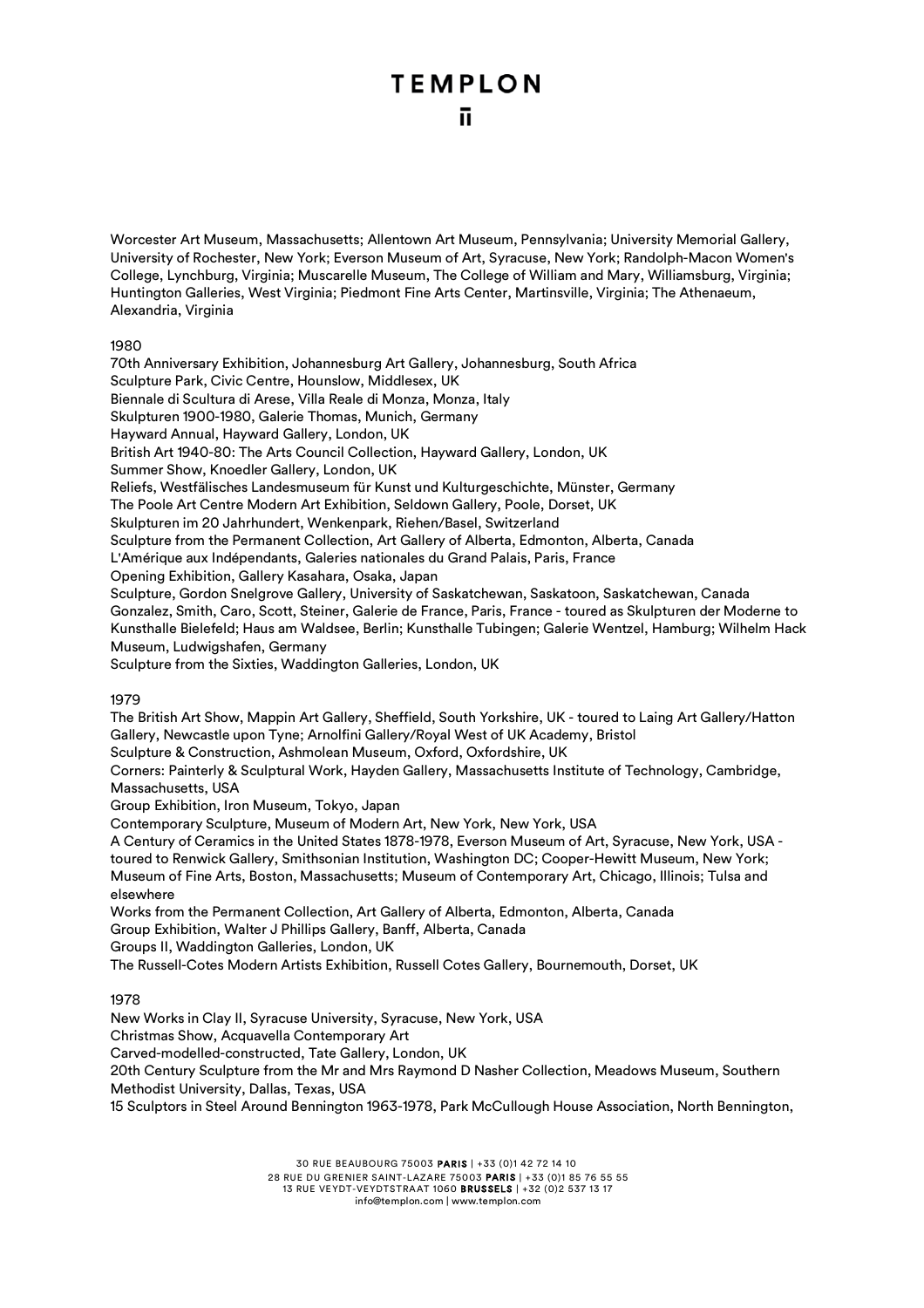### Vermont, USA

Commonwealth Games, Art Gallery of Alberta, Edmonton, Alberta, Canada Sculpture Exhibition, Economist Plaza, London, UK Golden Jubilee Exhibition, Bryanston School, Blandford Forum, Dorset, UK Recent Acquisitions, Art Gallery of Alberta, Edmonton, Alberta, Canada Biennale de Paris '59-'73, Seibu Museum of Art, Tokyo, Japan Works from the Permanent Collection, Art Gallery of Alberta, Edmonton, Alberta, Canada A Free Hand, Chester Arts Centre, Chester, Cheshire, UK - touring exhibition of works from the Arts Council Collection, venues included Ikon Gallery, Birmingham

### 1977

Towards Another Picture, Castle Museum & Art Gallery, Nottingham, Nottinghamshire, UK Major Works, Andre Emmerich Gallery, New York, New York, USA ROSC '77: The Poetry of Vision, Hugh Lane Municipal Gallery of Modern Art, Dublin, Ireland English Contemporary Art, Kunsthaus Bregenz, Bregenz, Switzerland Skulptur, Westfälisches Landesmuseum für Kunst und Kulturgeschichte, Münster, Germany Silver Jubilee Exhibition of Contemporary British Sculpture, Battersea Park, London, UK X Quadriennale Nazionale d'Arte , Palazzo delle Exposizione, Rome, Italy Sculpture at the Edmonton Art Gallery, Art Gallery of Alberta, Edmonton, Alberta, Canada The Artist's Eye, National Gallery, London, UK Hayward Annual, Hayward Gallery, London, UK Gifts to Mark a Century, Philadelphia Museum of Art, Philadelphia, Pennsylvania, USA

### 1976

The Human Clay, Hayward Gallery, London, UK - touring exhibition of works from the Arts Council Collection, UK venues included Ikon Gallery, Birmingham; City Museum & Art Gallery, Derby; Museum & Art Gallery, Bangor; Herbert Museum & Art Gallery, Coventry; University of East Anglia, Norwich; then toured by The British Council to Palais de Beaux-Arts, Charleroi; Provincial Begijuhof, Hasselt, Belgium Arts Council Collection 1975/76, Unknown Painting & Sculpture Today 1976, Indianapolis Museum of Art, Indianapolis, Indiana, USA Artists at Bennington Visual Arts Faculty 1932-1976, Suzanne Lemberg Usdan Gallery, Bennington College, Bennington, Vermont, USA Jeremy Moon Memorial Exhibition, Serpentine Gallery, London, UK Art Inglese Oggi: 1960-76, Palazzo Reale, Milan, Italy Cinque Scultori Inglesi, Galleria Stendhal, Milan, Italy Anthony Caro und fünf abstrakte Maler, Galerie Ulysses, Vienna, Austria New Works in Clay by Contemporary Painters & Sculptors, Everson Museum of Art, Syracuse, New York, USA toured in USA and Canada, venues included Edmonton Art Gallery, Alberta

### 1975

Works from the Permanent Collection, Art Gallery of Alberta, Edmonton, Alberta, Canada Sculptures in a Landscape, Marble Hill House, Twickenham, Middlesex, UK Group Exhibition, David Mirvish, Toronto, Ontario, Canada Sculpture at Greenwich, Greenwich, London, UK Recent Acquisitions, Art Gallery of Alberta, Edmonton, Alberta, Canada

### 1974

Sculpture in Steel, Art Gallery of Alberta, Edmonton, Alberta, Canada - toured to David Mirvish Gallery, Toronto, Canada Newport Monumenta, Unknown, Newport, Rhode Island, USA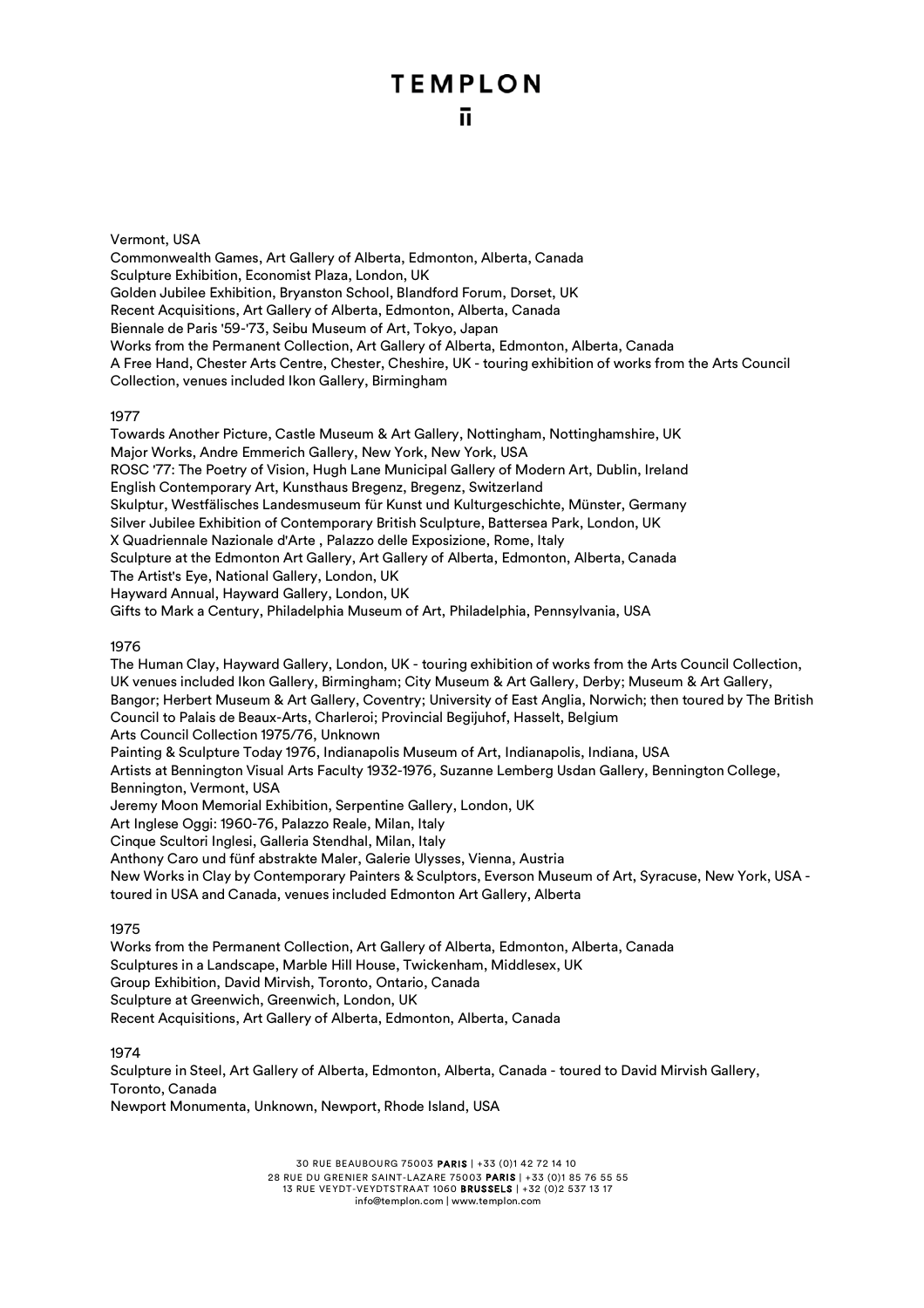A Decade of Gifts, Philadelphia Museum of Art, Philadelphia, Pennsylvania, USA Selected Works from the Collection of Carter Burden, Marlborough Gallery, New York, New York, USA An Exhibition of Contemporary British Painters and Sculptors, Lefevre Gallery, London, UK The Great Decade of American Abstraction, Museum of Fine Arts, Houston, Texas, USA

### 1973

Henry Moore to Gilbert & George, Palais des Beaux-Arts, Brussels, Belgium Works from the Permanent Collection, Art Gallery of Alberta, Edmonton, Alberta, Canada Art in Space: Some Turning Points, Detroit Institute of Art, Detroit, Michigan, USA Henry Moore to Gilbert & George, Palais des Beaux-Arts, Brussels, Belgium Works from the Permanent Collection, Art Gallery of Alberta, Edmonton, Alberta, Canada Art in Space: Some Turning Points, Detroit Institute of Art, Detroit, Michigan, USA

### 1972

English Painting and Sculpture 1942-1972, Albright-Knox Art Gallery, Buffalo, New York, USA Scultura nella Citta, Venice Biennale, Venice, Italy Masters of the Sixties, Art Gallery of Alberta, Edmonton, Alberta, Canada - toured to Winnipeg Art Gallery, Manitoba; David Mirvish Gallery, Toronto, Canada The LBW Private Collection, Museum of Modern Art, Oxford, Oxfordshire, UK Group Exhibition, Kasmin Gallery, London, UK Six Contemporary English Sculptors, Museum of Fine Arts, Boston, Massachusetts, USA Contemporary Sculpture: A Loan Exhibition, The Phillips Collection, Washington, DC, USA Group Exhibition, David Mirvish, Toronto, Ontario, Canada

### 1971

Works from 1960-1963, David Mirvish, Toronto, Ontario, Canada Early Works: The Arts Council Collection, touring exhibition of works from the Arts Council Collection Opening Mixed Exhibition, Andre Emmerich Gallery, New York, New York, USA The Deluxe Show, Deluxe Theatre, Houston, Texas, USA Group Exhibition, David Mirvish, Toronto, Ontario, Canada Group Exhibition, Kasmin Gallery, London, UK

### 1970

British Painting and Sculpture 1960-1970, National Gallery of Art, Washington, DC, USA Group Exhibition, Museum of Modern Art, New York, New York, USA The Opening, David Mirvish, Toronto, Ontario, Canada Contemporary British Art, National Museum of Modern Art, Tokyo, Japan British Sculpture out of the Sixties, Institute of Contemporary Art, London, UK Group Exhibition, Kasmin Gallery, London, UK Outdoor Sculpture Exhibition , Mackenzie Art Gallery, Regina, Saskatchewan, Canada

### 1969

Stella Noland Caro, Dayton's Gallery, Minneapolis, Minnesota, USA Artists from the Kasmin Gallery, Arts Council Gallery, Belfast, Northern Ireland, UK The Virginia & Bagley Wright Collection: Artists of the Sixties, Seattle Art Museum, Seattle, Washington, **IISA** 

Between Object and Environment, Institute of Contemporary Art, University of Pennsylvania, Philadelphia, Pennsylvania, USA

1968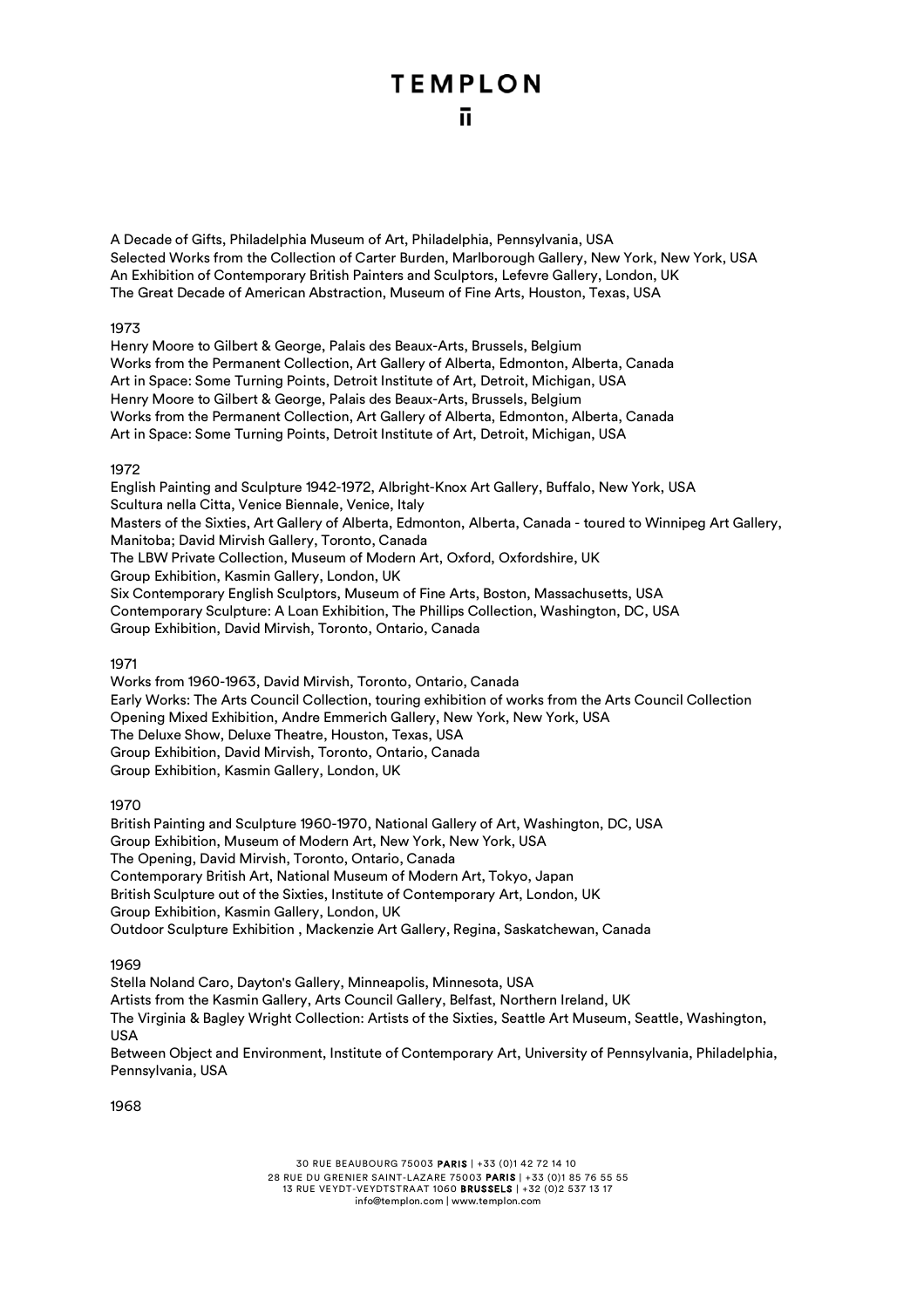Thirtieth Annual Exhibition, Blaxland Gallery, Sydney, New South Wales, Australia

Documenta IV, Kunsthalle Museum Fredericianum, Kassel, Germany

Linee della Ricerca Contemporanea, Venice Biennale, Venice, Italy

New British Sculpture, Arnolfini Gallery, Bristol, Avon, UK

Sculpture in a City, Post & Mail Building, Birmingham, West Midlands, UK - touring exhibition organized by the Arts Council of Great Britain, toured to Goree Piazza, Liverpool; Civic Centre, Southampton

Noland, Louis and Caro, Metropolitan Museum of Art, New York, New York, USA

Sculpture 1960-67, St George's Guildhall, King's Lynn, Norfolk, UK - touring exhibition of works from the Arts Council Collection, venues included Guildhall of St George, Kings Lynn; Usher Art Gallery, Lincoln; City Art Gallery, Bradford; John Hansard Gallery, University of Southampton; County Art Gallery, Lewes; War Memorial Art Gallery, Stockport; Art Gallery, Kidderminster; Art Gallery, Mansfield; Williamson Art Gallery, Birkenhead; Polytechnic Hall, Falmouth; East Kent Art Gallery, Folkestone; Gloucestershire College of Art, Gloucester; Art Gallery, Reading; Gardner Arts Centre, University of Sussex, Brighton; Shipley Art Gallery, Gateshead; Gordon Maynard Gallery, Welwyn Garden City; Art Gallery, Billingham

Hemisfair '68, Unknown, San Antonio, Texas, USA

Seven Sculptures, Arts Council Gallery, Cambridge, Cambs, UK

25 Camden Artists, Camden Central Library, London, UK

New British Painting and Sculpture, University of California Art Galleries, Los Angeles, California, USA - toured to University of California Art Galleries, Berkeley; Portland Art Museum, Oregon; Vancouver Art Gallery, British Columbia; Henry Gallery, University of Washington, Seattle; Museum of Contemporary Art, Chicago, Illinois; Museum of Fine Arts, Houston, Texas

### 1967

Pittsburgh Bicentennial International Exhibition of Contemporary Painting & Sculpture, Carnegie Museum of Art, Pittsburgh, Pennsylvania, USA

Fifth Guggenheim International Exhibition, Solomon R Guggenheim Museum, New York, New York, USA toured to Art Gallery of Ontario, Toronto; National Gallery of Canada, Ottawa; Museum of Fine Arts, Montreal, Canada

Selected Works from the Collection of Mr & Mrs H Gates Lloyd, Institute of Contemporary Art, University of Pennsylvania, Philadelphia, Pennsylvania, USA

Englische Kunst, Galerie Bischofberger, Zürich, Switzerland

The 180 Beacon Collection of Contemporary Art, 180 Beacon Street, Boston, Massachusetts, USA Group Exhibition, Kasmin Gallery, London, UK

American Sculpture of the Sixties, Los Angeles County Museum of Art, Los Angeles, California, USA - toured to Philadelphia Museum of Art, Pennsylvania

Color, Image, Form, Detroit Institute of Art, Detroit, Michigan, USA

Sculpture 60-66, Cumberland House, Southsea, Hampshire, UK - Arts Council Collection tour, went on to Worcester, Colchester, Blackburn, Salford, Kettering, Swindon, Hull, Walsall, Oldham, Portsmouth and Leamington Spa

Contemporary British Sculpture, - - annual open air touring exhibition organized by the Arts Council of Great Britain

### 1966

Chromatic Sculpture, Arts Council Gallery, Cambridge, Cambs, UK - toured to Hayward Gallery, London Five Young British Artists, Venice Biennale, Venice, Italy - toured to Städtische Kunsthalle, Mannheim, Germany; Kunsthalle Bern, Switzerland; Museum Boymans-van-Beuningen, Rotterdam, Netherlands Sonsbeek '66, Sonsbeek Park, Arnhem, Netherlands

Sculpture in the Open Air, Battersea Park, London, UK

Group Exhibition, Kasmin Gallery, London, UK

Primary Structures, Jewish Museum, New York, New York, USA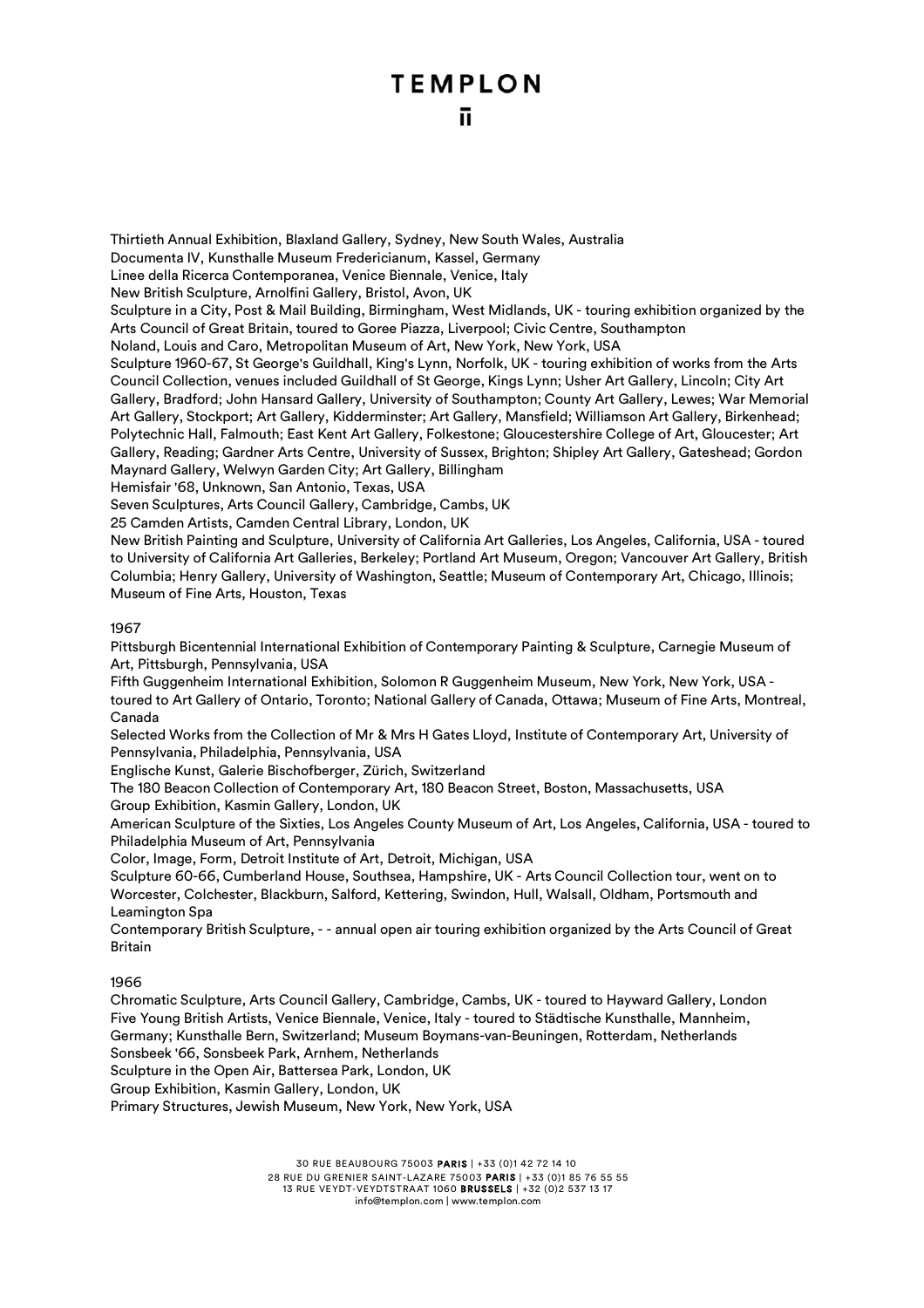### **TEMPLON** n.

Contemporary British Sculpture, annual open air touring exhibition organized by the Arts Council of Great Britain, UK

### 1965

Seven Sculptors, Institute of Contemporary Art, University of Pennsylvania, Philadelphia, Pennsylvania, USA

Sculpture from All Directions, World House Galleries, New York, New York, USA Group Exhibition, Kasmin Gallery, London, UK Kane Memorial Exhibition, Providence Art Club, Providence, Rhode Island, USA British Sculpture in the Sixties, Tate Gallery, London, UK

### 1964

Hampstead Artists 1943-1964, Iveagh Bequest, Kenwood, London, UK Documenta III, Kunsthalle Museum Fredericianum, Kassel, Germany 1954-1964: Painting and Sculpture of a Decade, Tate Gallery, London, UK

### 1963

The 118 Show, Kasmin Gallery, London, UK Sculpture in the Open Air, Battersea Park, London, UK Ten Years Ago, David Mirvish, Toronto, Ontario, Canada

### 1962

Sculpture Today, Midland Group Gallery, Nottingham, Nottinghamshire, UK British Sculpture Today, Ashgate Gallery, Farnham, Surrey, UK

### 1961

International Union of Architects Congress Exhibition, South Bank Centre, London, UK New London Situation, New London Gallery, London, UK Contemporary British Sculpture, Cannon Hill Park, Birmingham, West Midlands, UK - annual open air touring exhibition organized by the Arts Council of Great Britain, toured to Eastbourne, Cirencester, Nottingham, Edinburgh and Bradford Ten Sculptors, Marlborough New London Gallery, London, London Joven Escultura Inglesa, Salas de exposiciones del Ateneo, Madrid, Spain Sculpture & Sculptors' Drawings, - - touring exhibition of works from the Arts Council Collection Opening Show, Ben Uri Gallery, London, UK

Sculpture in the Open Air, Battersea Park, London, UK

Contemporary British Sculpture, - - annual open air touring exhibition organized by the Arts Council of Great Britain

### 1959

Première Biennale de Jeunes, Musée d'art moderne de la ville de Paris, Paris, France Post-War English Sculpture, Paris Gallery, London, UK The Gregory Collection, Institute of Contemporary Art, London, UK Biennale Internazionale di Scultura, Unknown, Carrara, Italy 5e Biennale voor Beeldhouwkunst, Openluchtmuseum voor Beeldhouwkunst Middelheim, Antwerp, Belgium

### 1958

Pittsburgh Bicentennial International Exhibition of Contemporary Painting & Sculpture, Carnegie Museum of Art, Pittsburgh, Pennsylvania, USA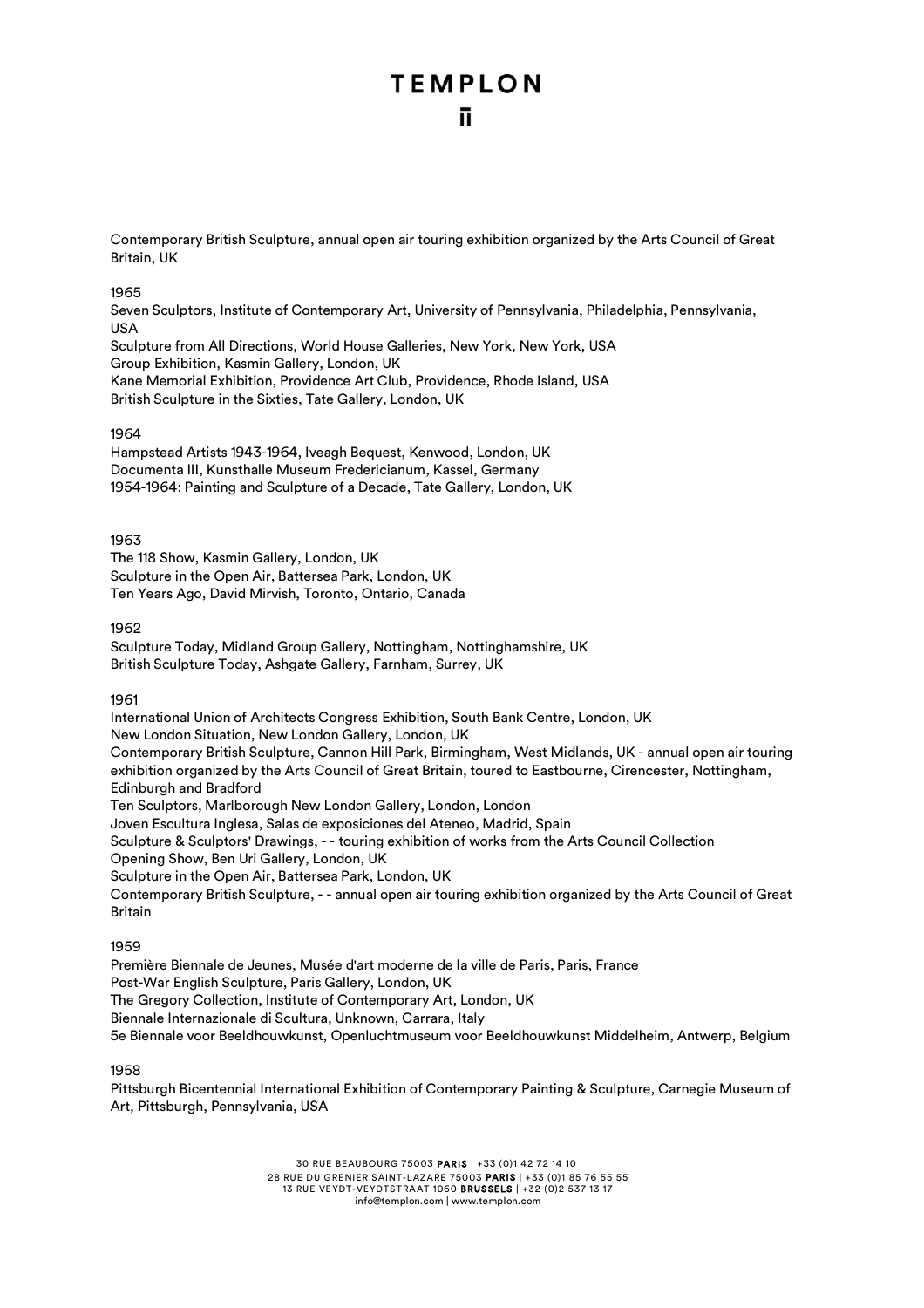Sculpture in the Home, touring exhibition of works from the Arts Council Collection The Religious Theme, Tate Gallery, London, UK Three Young British Artists, Venice Biennale, Venice, Italy Contemporary British Sculpture, annual open air touring exhibition organized by the Arts Council of Great Britain Sonsbeek '58, Sonsbeek Park, Arnhem, Netherlands Contemporary British Paintings, Sculptures and Drawings, British Embassy, Brussels, Belgium

### 1957

New Trends in British Art, Rome-New York Art Foundation, Rome, Italy Summer Group Exhibition, Redfern Gallery, London, UK Summer Group Exhibition, Gimpel Fils Gallery, London, UK Contemporary British Sculpture, annual open air touring exhibition organized by the Arts Council of Great Britain, venues included Leaminster, Shrewsbury, Cardiff, UK Some Younger British Sculptors, Art Department, Manchester University, Manchester, UK

### 1956

Summer Group Exhibition, Gimpel Fils Gallery, London, UK

### 1955

New Sculptors and Painter Sculptors, Institute of Contemporary Art, London, UK - toured to City Art Gallery, Leeds, UK

1952

The Mirror and the Square, Artists International Association, London, UK

1950

Scenes de Ballet by contemporary painters, Wildenstein Gallery, London, UK Paintings, Drawings & Sculpture by the Royal Academy Students Society, Royal Academy of Art, London, UK

### AWARDS

1947

Landseer Scholarship, First Landseer Award, Royal Academy Schools, London, UK

1966

David E Bright Foundation Prize, Venice Biennale, Italy

1968

Honorary Doctor of Letters, University of East Anglia, UK

### 1969

Commander of the Order of the British Empire, UK

1979

Honorary Member of American Academy and Institute of Arts & Letters, USA

1982-89 Trustee, Tate Gallery, London, UK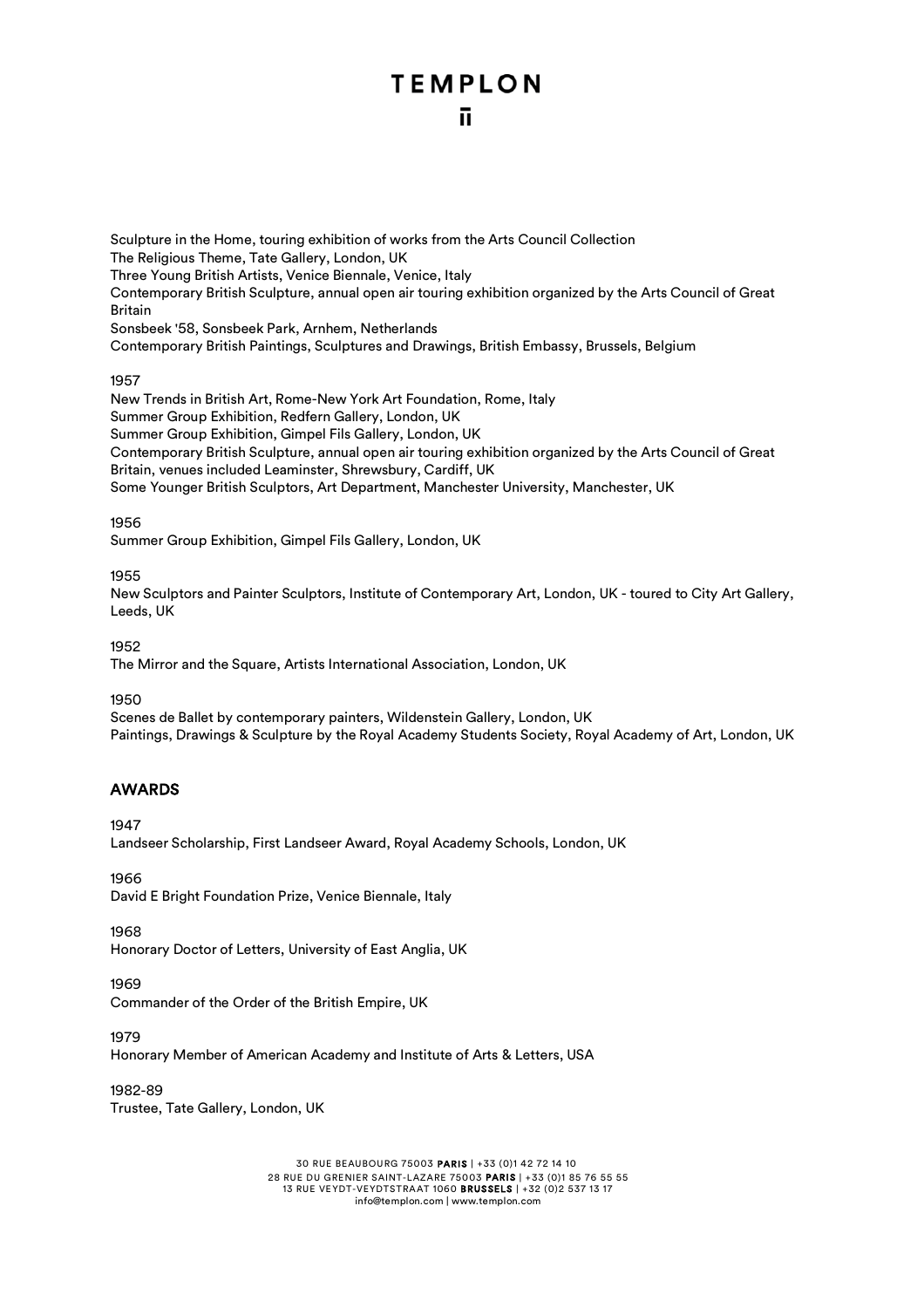1982-92 Member of Council, Slade School of Art, London, UK

1984 Trustee, Fitzwilliam Museum, Cambridge, UK

1985 Honorary Doctor of Letters, Cambridge University, UK

1986 Honorary Fellow, Royal College of Art, London, UK

1987

Honorary Degree, University of Surrey, UK Knight Bachelor, Queen's Birthday Honor's, UK

1988

Honorary Foreign Member, American Academy of Arts and Sciences, USA

1989 Honorary Fine Arts Degree, Yale University, Connecticut, USA

1990 Honorary Fine Arts Degree, University of Alberta, Edmonton, Canada

1991 Honorary Fellow, Wolfson College, Oxford, UK

The Henry Moore Grand Prize: First Nobutaka Shikanai Prize, Hakone Open Air Museum, Tokyo, Japan

1992

Honorary Member, Accademia delle Belle Arte di Brera, Milan, Italy Praemium Imperiale Prize for Sculpture, Japan Art Association, Tokyo

1993

Honorary Doctor of Letters, Winchester School of Art, University of Southampton, UK

1994 Honorary Doctorate, Royal College of Art, London, UK

1996

Chevalier des Arts et Lettres, France Doctor Honoris Causa, University of Charles de Gaulle, Lille, France Honorary Doctor of Letters, Durham University, UK

1997

Lifetime Achievement Award, International Sculpture Center, USA Honorary Fine Arts Degree, Florida International University, USA Honorary Fellow, Royal Institute of British Architects, London, UK Honorary Fellow, Royal Society of British Sculptors, London, UK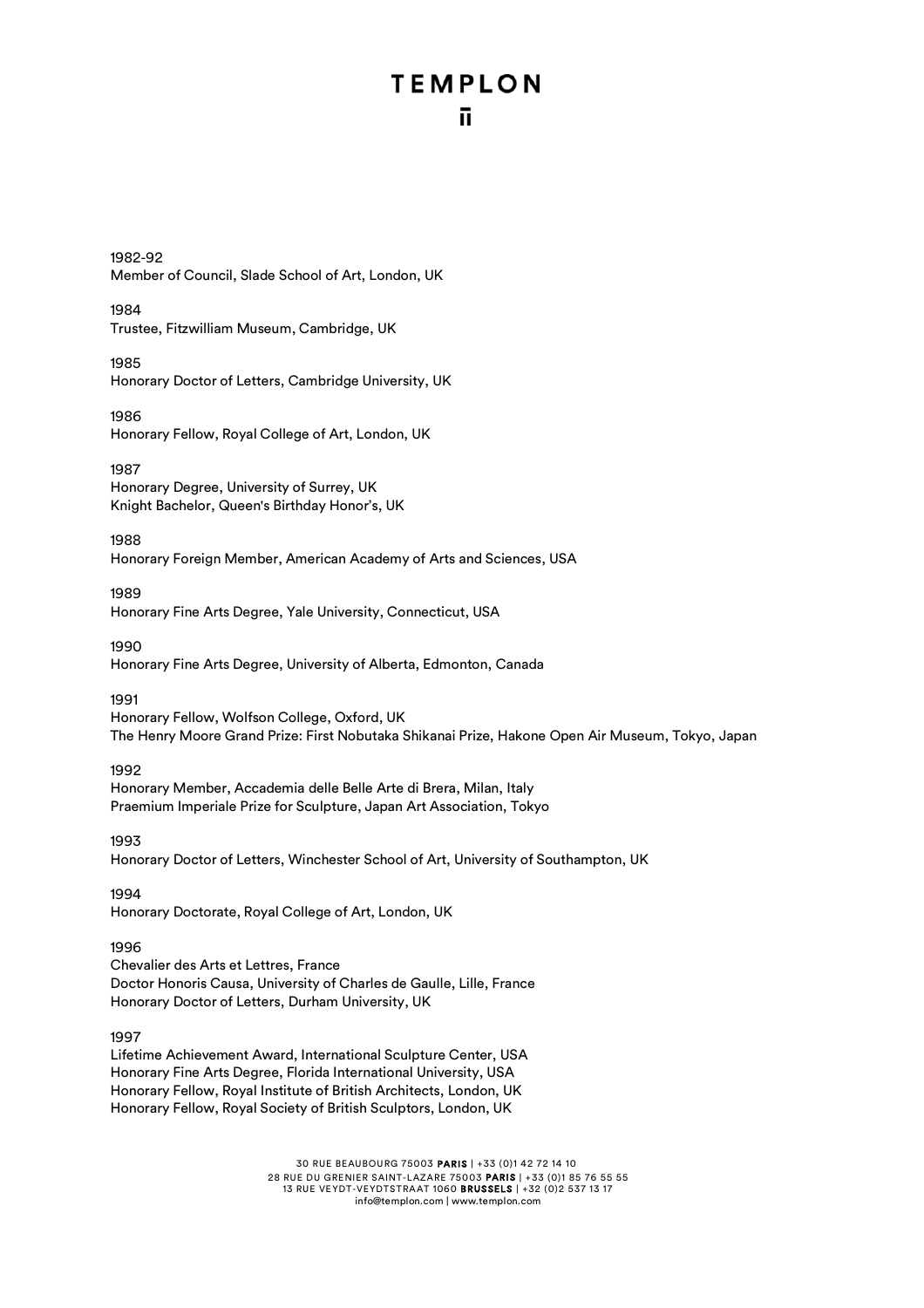### 1998

Honorary Board of Trustees, International Sculpture Center, USA Honorary Fellow, Glasgow School of Art, Scotland, UK Honorary Fellow, Bretton Hall College, University of Leeds, UK

1999 Honorary Doctor of Letters, University of Westminster, London, UK

2000 Order of Merit conferred by HM Queen Elizabeth, UK

### 2004

Honorary Fellowship, University of Arts, London, UK Senior Academician, Royal Academy of Art, London, UK International Award for Visual Arts, Cristobal Gabarron Foundation

2005 6th International Julio Gonzàles Award of the Generalitat Valenciana

2006 Honorary Degree, University of London, UK

2008 AECA Gran Premio as Best Living International Artist Represented at ARCO'08

### PUBLIC COLLECTIONS

Aberdeen Art Gallery, Scotland, UK Ackland Art Museum, Chapel Hill, North Carolina, USA Albright Knox Art Gallery, Buffalo, New York, USA Aldrich Museum of Contemporary Art, Ridgefield, Connecticut, USA Art Gallery of New South Wales, Sydney, Australia Art Gallery of North Carolina, Newbarn, USA Art Gallery of Ontario, Toronto, Canada The Arts Council of Great Britain, England, UK Ball State University, Indiana, USA Baltimore Museum of Art, Baltimore, Maryland, USA Boston Museum of Fine Arts, Massachusetts, USA The British Council, London, UK Musée des Beaux-Arts, Calais, France Caracas Museum, Venezuela Carnegie Museum of Art, Pittsburg, USA Christian Science Center, Boston, USA Christ's College, Cambridge, UK Smart Museum, University of Chicago, USA Cleveland Museum of Art, Cleveland, Ohio, USA Comino Foundation, USA Dallas Museum of Fine Arts, Texas, USA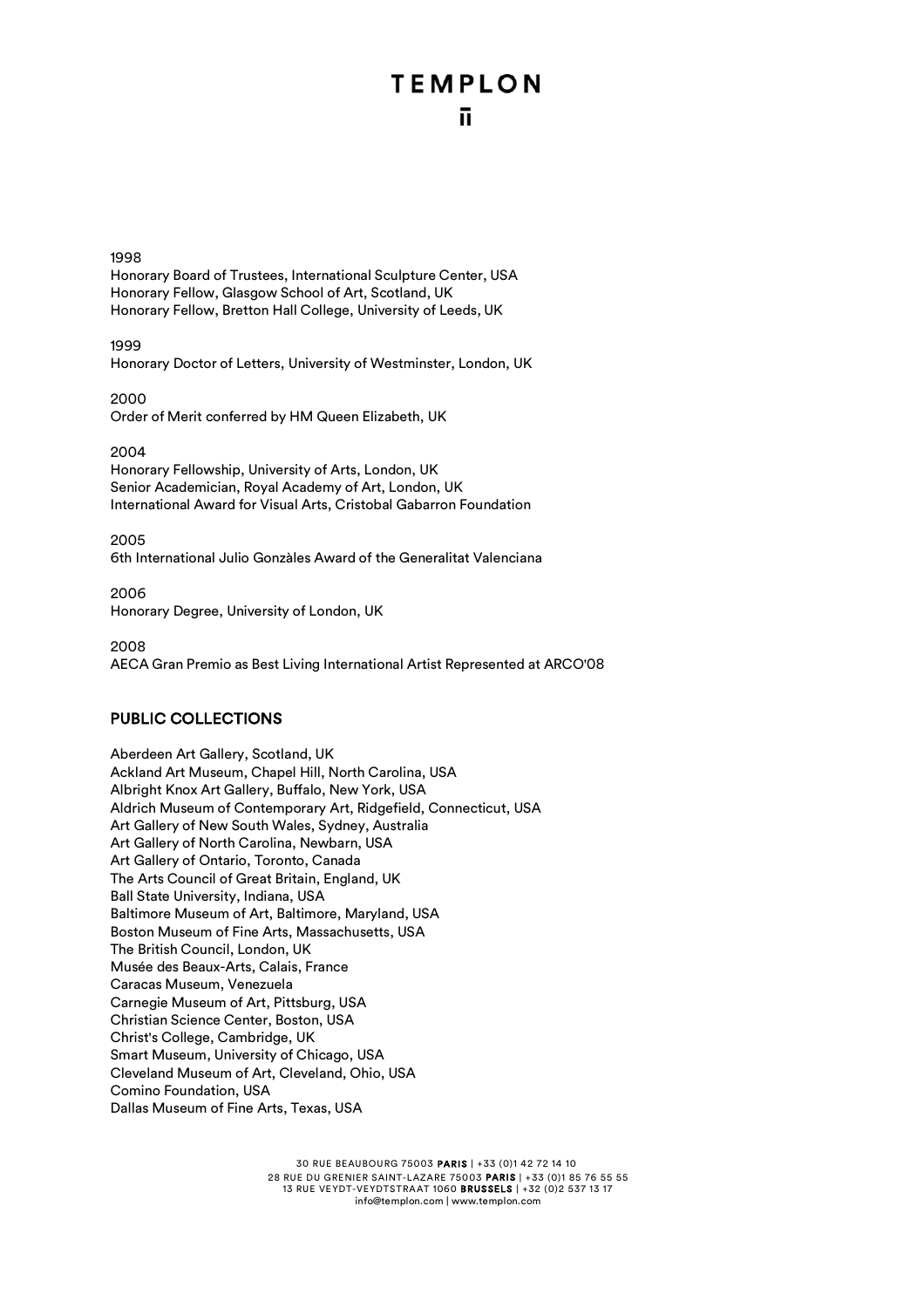Institute of Arts, Michigan, USA Dayton Art Institute, Ohio, USA Duke University Art Gallery, Durham, N. Carolina, USA Edmonton Art Gallery, Edmonton Alberta, USA Everson Museum, Syracuse, USA Felton Bequest, Melbourne, Australia Fitzwilliam Museum, Cambridge, UK Folkwang Museum, Essen, Germany FukuokaCity Museum of Art, Japan Glasgow Museum of Modern Art, Scotland, UK Government Art Collection, London, UK Hakone Open Air Museum, Tokyo, Japan Hirshhorn Museum and Sculpture Garden, Smithsonian Institution, Washington DC, USA Ho-am Art Museum, Seoul, South Korea Houston Museum of Fine Arts, Lillie & Hugh Roy Cullen Sculpture Garden, Texas, USA de Nagy Watson Gallery, Houston, Texas, USA Israel Museum, Jerusalem, Israel J.B. Speed Museum, Louisville, Kentucky, USA Joan Miro Foundation, Barcelone, Spain Johannesburg Art Gallery, South Africa Kaiser Wilhelm Museum, Krefeld, Germany Kunsthalle Bielefeld, Germany Kunsthalle Hamburg, Germany Kunsthalle Mannheim, Germany Kunsthaus, Zürich, Switzerland Kunstmuseum Hanover (Sammlung Sprengel), Germany Kunstsammlung der Ruhr-Universität, Bochum, Germany Kunstsammlung Nordrhein-Westfalen, Düsseldorf, Germany Leeds City Council, UK Los Angeles County Museum of Art, California, USA Louisiana Museum of Modern Art, Humlebæk, Denmark Metropolitan Museum of Art, New York, USA Modern Art Museum of Fort Worth, Texas, USA Musée des Beaux-Arts et de la Dentelle, Calais, France Museum Ludwig, Cologne, Germany Museum of Art, Carnegie Institute, Pittsburgh, USA Museum of Contemporary Art, Los Angeles, USA Museum of Contemporary Art, Tokyo, Japan Museum of Modern Art, New York, USA Museum of Modern Art, Shiga, Japan Museum of Modern Art Toyama, Toyama City, Japan Museum Schloss Morsbroich, Leverkusen, Germany Museum Würth, Künzelsau, Germany National Gallery of Victoria, Melbourne, Australia National Gallery of Art, Washington DC, USA National Museum of Art, Osaka, Japan National Museum of Contemporary Art, Seoul, South Korea Nelson Gallery of Art, Kansas City, Missouri, USA North Carolina Museum of Art, Raleigh, USA Parrish Art Museum, Southampton, New York, USA